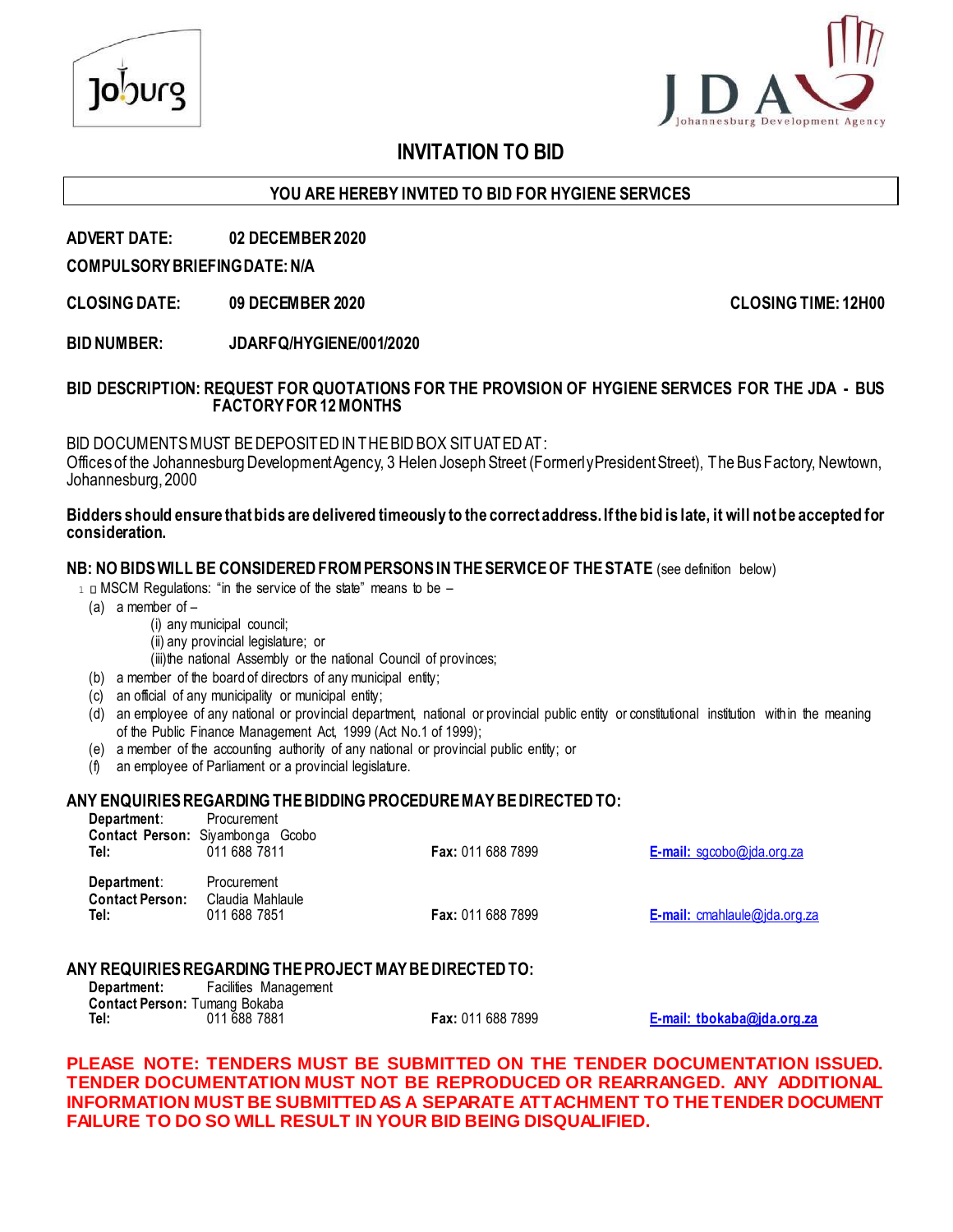## **OFFER**

#### THE FOLLOWING PARTICULARS MUST BE FURNISHED **(FAILURE TO DO SO WILL RESULT IN YOUR BID BEING DISQUALIFIED)**

| TELEPHONE NUMBER         |  |  |
|--------------------------|--|--|
| <b>CELLPHONE NUMBER</b>  |  |  |
| <b>FACSIMILE NUMBER</b>  |  |  |
|                          |  |  |
|                          |  |  |
|                          |  |  |
|                          |  |  |
|                          |  |  |
| TOTAL BID PRICE          |  |  |
| TOTAL BID PRICE in words |  |  |
|                          |  |  |
|                          |  |  |
|                          |  |  |
|                          |  |  |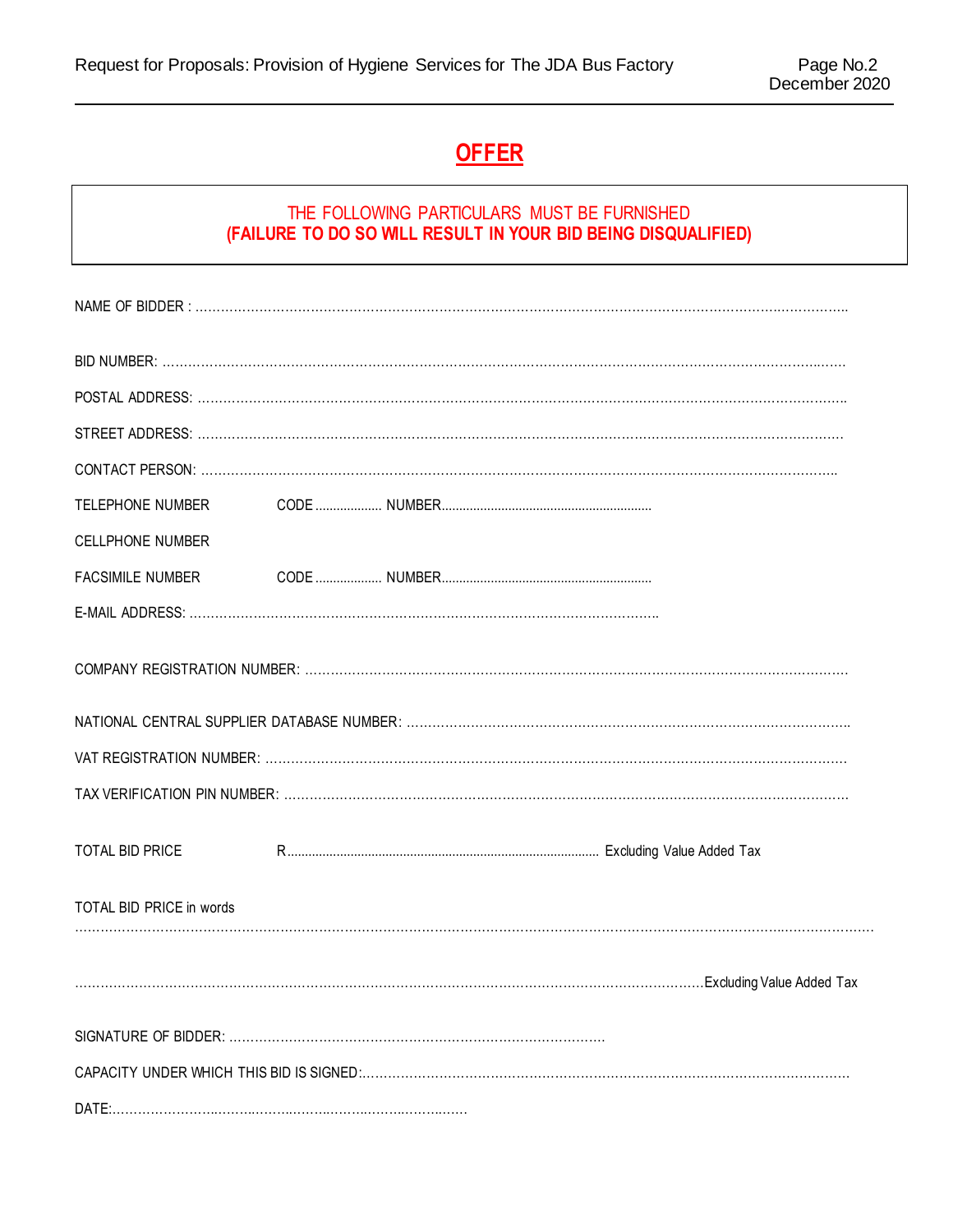#### **SUPPLIERS DATABASE REGISTRATION**

National Treasury launched the National Central Supplier Database (NCSD) with effect from 1 September 2015.

This will enable prospective suppliers to register their companies on the following website [www.csd.gov.za](http://www.csd.gov.za/)

#### **Transitional Period (1 September 2015 to 30 June 2016)**

- 1. During the transitional period suppliers are requested to register on the website where all their essential information such as Tax Clearance Certificates, VAT, Company Registration Numbers and CIPC business status will be verified.
- 2. When conducting business with the JDA, you will be requested to provide us with the following:
	- Supplier Number and;
	- Supplier Registration Security Code so we can print your real time information;
	- Banking details with bank Stamp and;
	- Certified BBBEE Certificate.

Once a supplier has registered on NCSD, it will no longer be a requirement to provide the JDA with an Original Tax Clearance Certificate or any other registration documents.

#### **After Transitional Period 1 July 2016**

Effective 1 July 2016, the JDA will only award business to suppliers who are registered on NCSD and suppliers will no longer be required to provide information as stipulated above.

#### **For more information on registration, please:**

Ms. Kgadi Mphela on 011 688 7813 Mr. Siyambonga Gcobo on 011 688 7811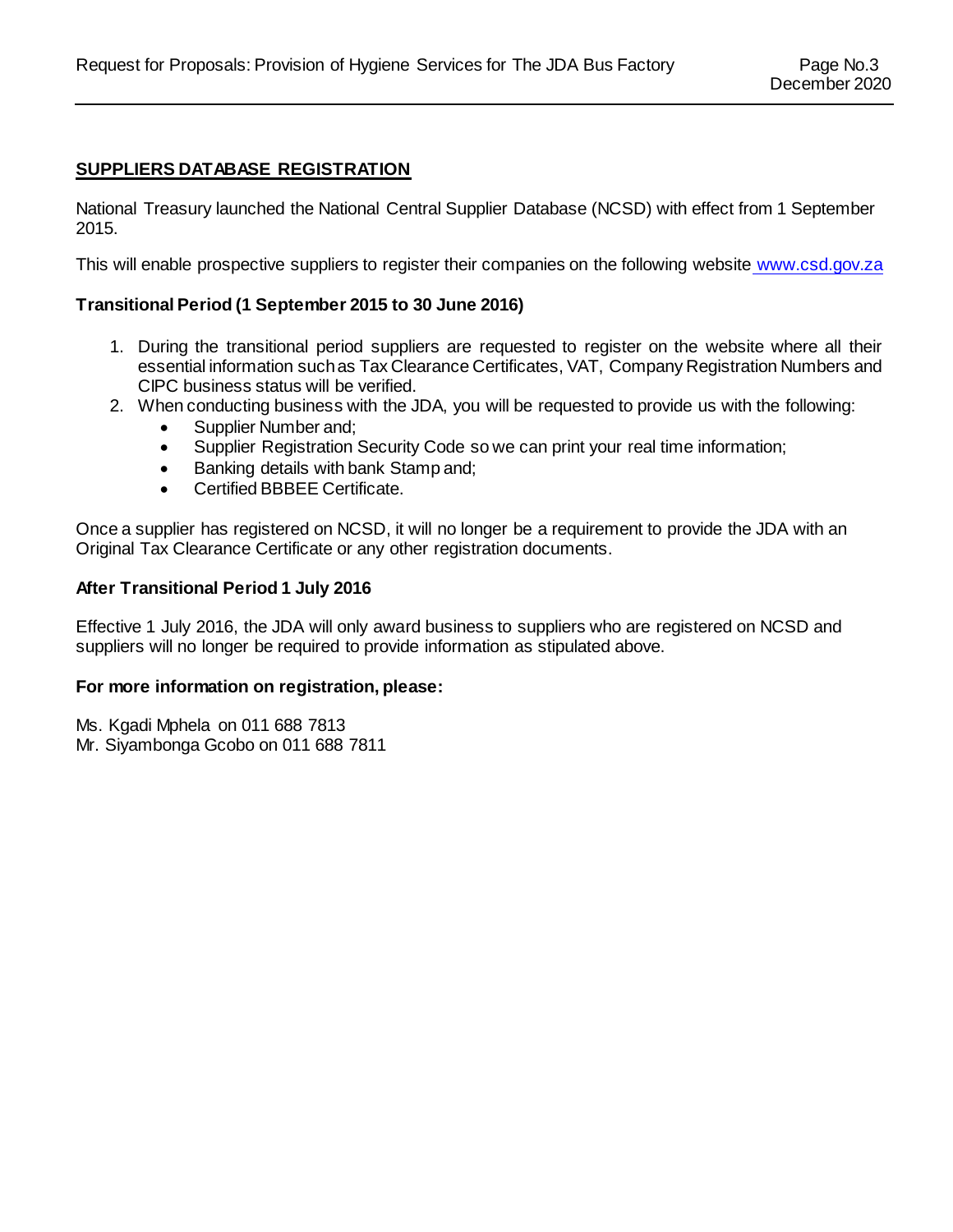#### **To all our stakeholder**

#### **RE: The channels of reporting fraudulent and Corrupt Activities**

The City of Johannesburg has a **zero-tolerance approach to Fraud, Theft, Corruption, Maladministration, and Collusion** by suppliers with employees. To reinforce this commitment, more channels have been added to report any Fraudulent and Corrupt activities.

Instances of corporate fraud and misconduct remain a constant threat to service delivery. The City of Johannesburg took a resolution to adopt strategic interventions aimed at combatting fraud and corruption. The City took a decision to centralized the reporting of fraudulent and corrupt activities through the establishment of an independent fraud hotline which is managed by independent service providers.

All people doing business with the Johannesburg Development Agency are encouraged to report any corrupt or illegal practice.

Employees are encouraged to report fraud, waste or other concerns suggestive of dishonest or illegal activities.

#### **Anyone can report fraudulent and corrupt activities through one of the following channels:**

- Toll free number ............................. 0800 002 587
- Toll free Fax .................................... 0800 007 788
- SMS (charged @ R1.50) .................... 32840
- Email Address:................................. [anticorruption@tip-offs.com](mailto:anticorruption@tip-offs.com)
- Web site: ........................................ [www.tip-off.com](http://www.tip-off.com/)
- Free post:........................................ Free post, KNZ 138, Umhlanga, 4320



Let's join hands to take up the Fight against Fraud and Corruption in our society.

# **JOHANNESBURG DEVELOPMENT AGENCY**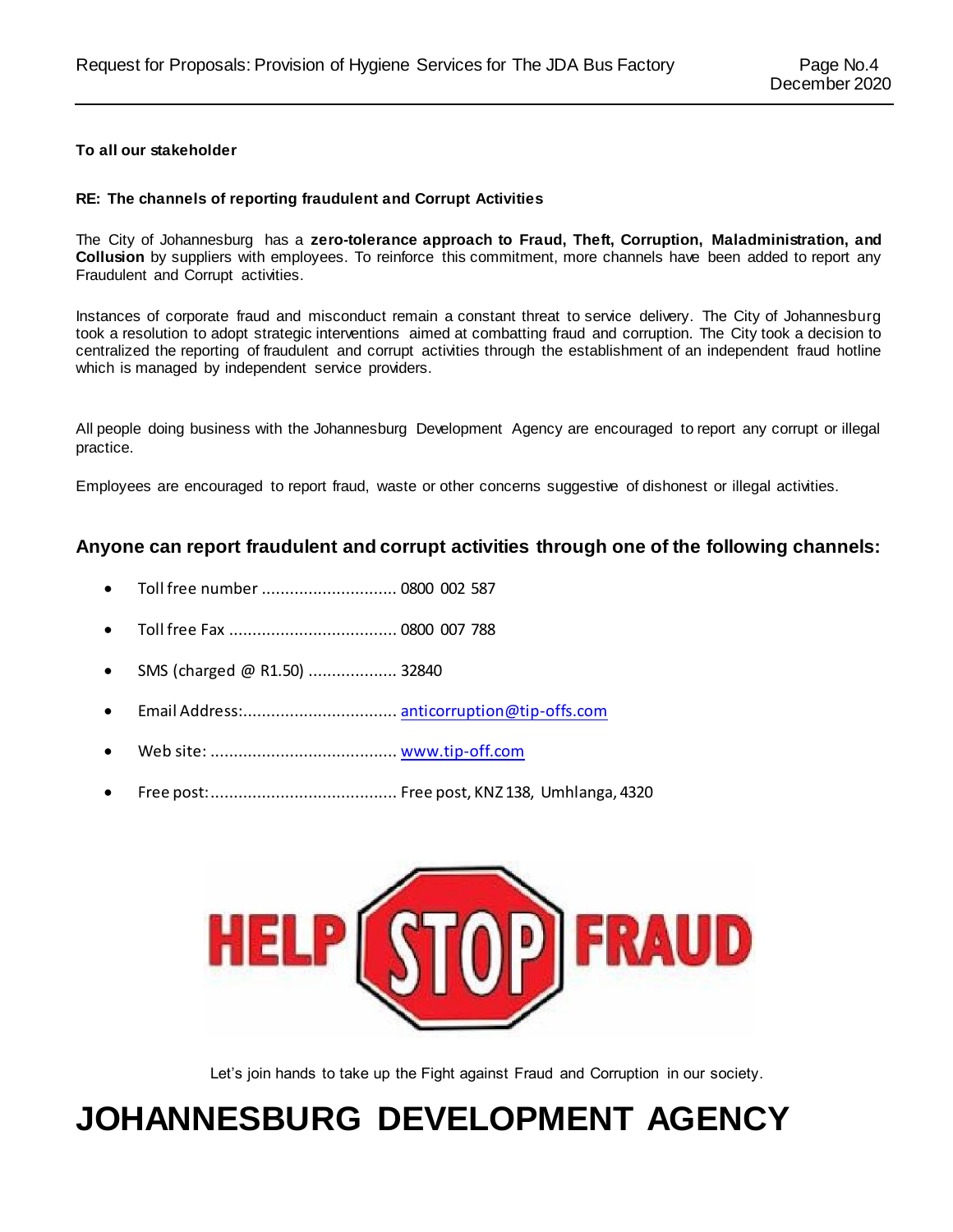#### **1. INTRODUCTION**

The Johannesburg Development Agency (JDA) is requesting proposals from Hygiene Service Providers for the provision of hygiene services, rental equipment as well as consumables to the JDA for all the ablution facilities within the Bus Factory premises at 3 Helen Joseph Street, Newtown.

The appointment period envisaged is for twelve months.

#### **2. PROJECT INFORMATION**

#### **2.1 BACKGROUND**

The JDA offices are situated in the Bus Factory premises at 3 Helen Joseph Street, Newtown. The Bus Factory is also the home of various tenants of the JDA such as Artist Proof, Imbali Visual Literacy Projects, Common Purpose and other NGO's. The JDA provides hygiene services to all ablutions within these premises.

The JDA therefore invites all interested service providers to submit their RFQ's for the provision of hygiene services, rental equipment as well as consumables to the JDA Bus Factory for twelve (12) months with an option for the JDA to terminate the appointment with a month's notice period.

#### **2.2 CONTRACT OBJECTIVES**

The JDA wishes to appoint a professional hygiene services provider to treat and monitor all ablution facilities of the JDA Bus Factory to ensure that it is kept clean and hygienic as well as ensuring that consumables are available at all times.

The hygiene service provider shall prove to the JDA that they are fully compliant with all the applicable regulations, requirements and legislations with respect to hygiene services.

#### **3. SCOPE OF WORK**

All prospective bidders will have to asses all the ablution facilities within the JDA Bus Factory. As per results of their investigations, all bidders are to submit a detailed proposal based on their own hygiene services methodology and capacity to deliver. The said proposal should cover a contract period of twelve (12) months.

The hygiene methodology should include but not limited to, the following;

- Monthly service schedule
- Hygiene equipment to be installed for rental as listed on the pricing schedule
- Products to be used for treatments
- All types and makes of consumables to be used and supplied as listed on the pricing schedule
- Material safety data sheets for all products and consumables that will be used must be supplied.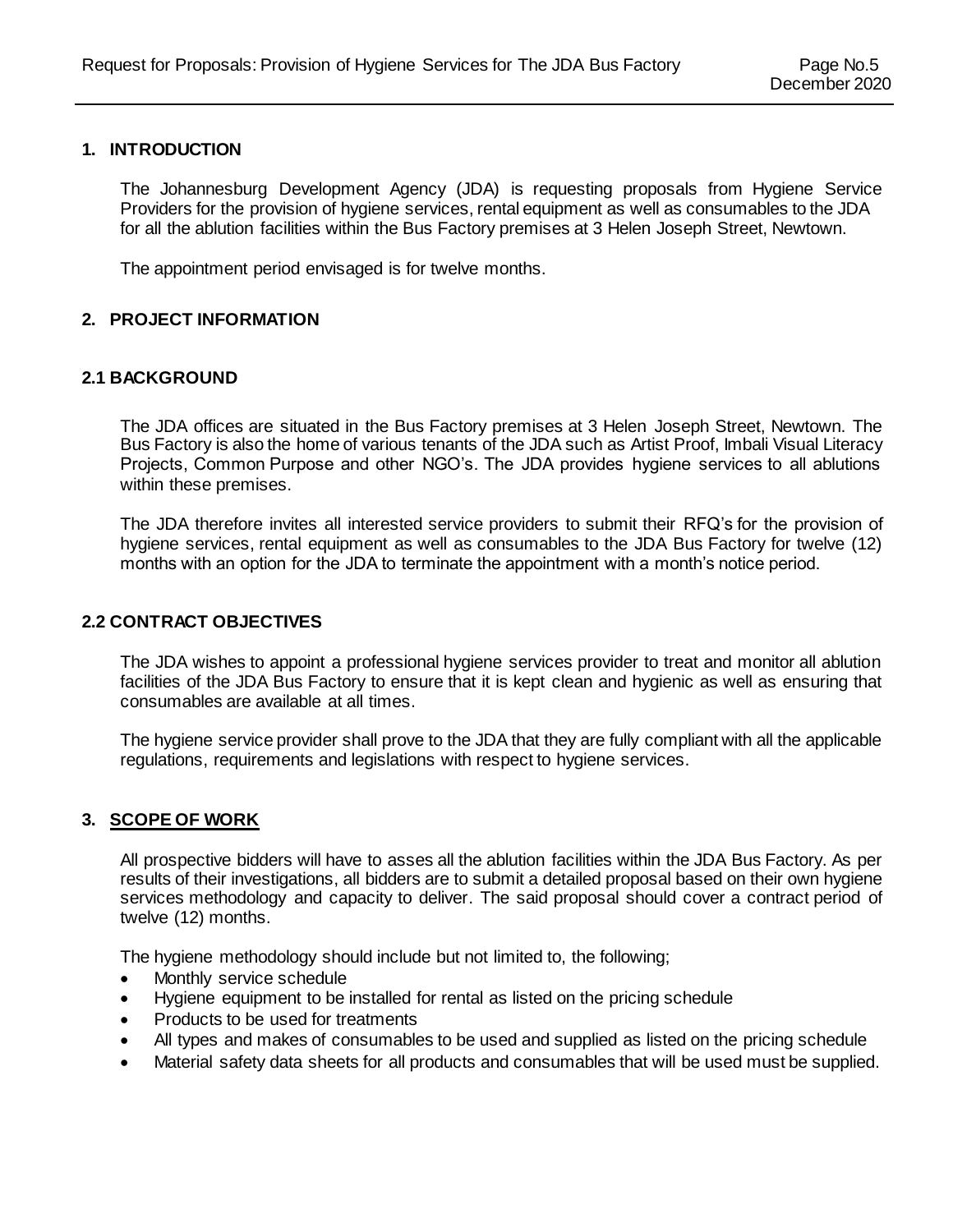#### **4. APPOINTMENT**

The JDA is requesting proposals from experienced companies to provide hygiene services to the JDA. The appointment will be over twelve (12) months.

The services required are outlined in item 2 above. This is followed by item 4.1 below which applicants are required to take note of.

#### **4.1 Notes**

- 4.1.1 Applicants are to ensure that they have adequate resources to undertake the work under stringent timeframes.
- 4.1.2 The JDA reserves the right to ask tenderers to replace any member/s of the proposed team if they do not meet the JDA requirements.
- 4.1.3 Successful tenderers will be required to sign the JDA's Standard Form Agreement and appendices.
- 4.1.4 No tender will be awarded to a bidder whose tax matters are not in order with SARS.
- 4.1.5 No tender will be awarded to a bidder who is not registered on CSD.
- 4.1.6 **The bidder must be a member of cleaning association e.g. The National Contract Cleaners Association (NCCA) is the regulatory body for Cleaning Companies. Although it is not mandatory to be register with NCCA it is essential in the tender process.**

#### **5. PR IC ING**

- 5.1.1 Fees must include standard disbursements such as typing, reproduction, copying, binding of documents, telephonic / electronic and facsimile communications, courier, local travel and accommodation, etc.
- 5.1.2 The below fees must be fixed for the duration of the contract.

#### **THE OFFER MUST BE CARRIED TO THE "OFFER" PAGE. FAILURE TO PRICE AS INDICATED IN THE TABLE BELOW WILL RESULT IN A NON-RESPONSIVE TENDER AND THE TENDER WILL BE DISQUALIFIED.**

- 5.1.3 **Tenderers must ensure that the final TOTAL FEE (Twelve months) is correctly carried to the "offer" page. The value recorded on the offer page will be regarded as the tendered amount to render services. Failing to price as required will result in the tender being disqualified.**
- 5.1.4 Successful tenderers will be remunerated in accordance with JDA's Standard Form Agreement.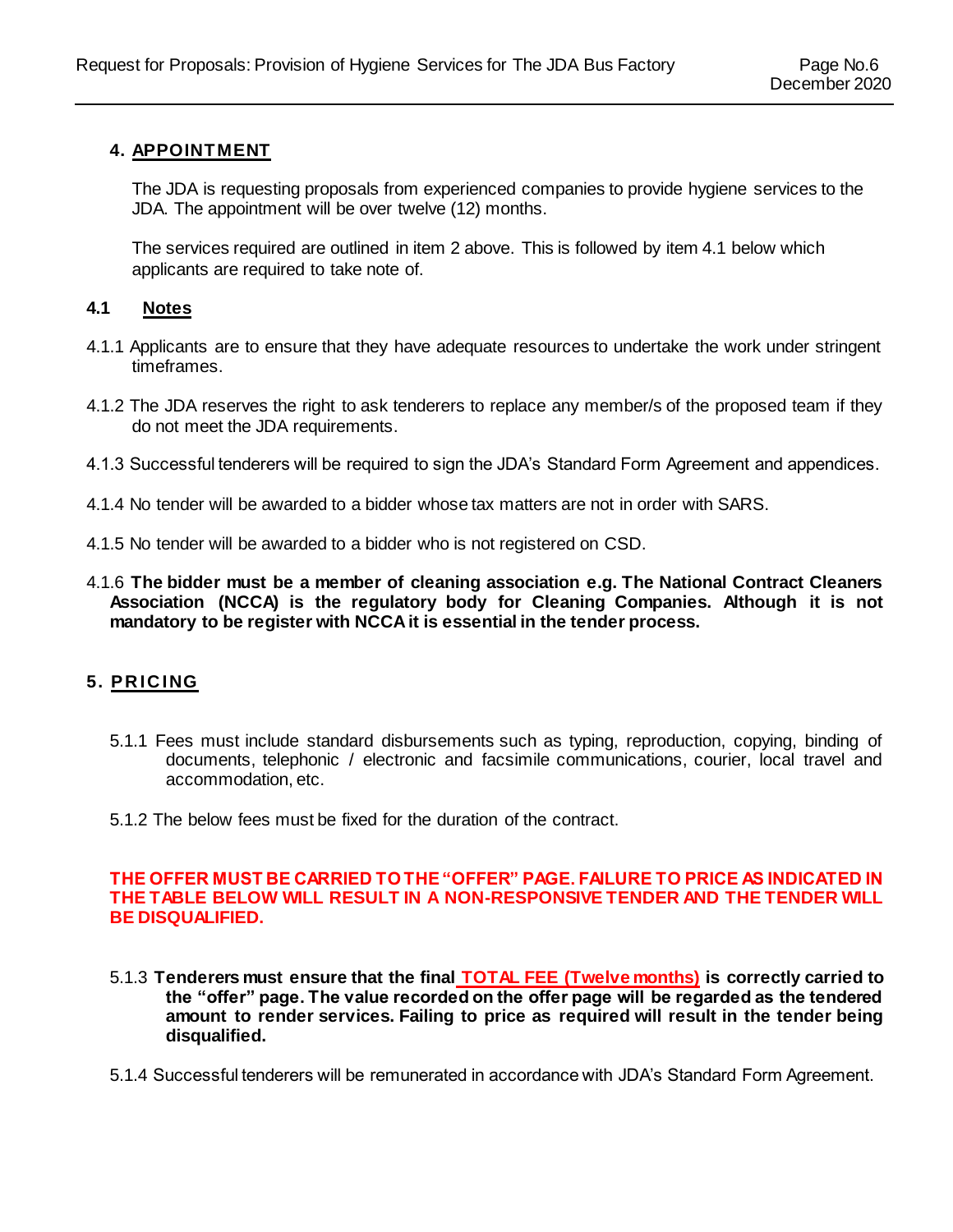#### **Monthly**

- Supply and install and maintain the necessary hygiene equipment
- Supply and install the products used for treatment
- Supply the types and makes of equipment and consumables
- Provide the necessary services as the annual service schedule

#### **The below equipment to be supplied and installed by the service provider. Equipment must be on a lease agreement. Equipment must be upgraded as and when trends change which are beneficial to the organisation.**

#### **TABLE A**

| <b>Description</b>          | Quantity | <b>Frequency</b><br>in months | Price (excluding VAT) in Rands |
|-----------------------------|----------|-------------------------------|--------------------------------|
| Air freshener dispenser     | 11       | 12                            |                                |
| Warm air-dryer              | 8        | 12                            |                                |
| Wall mounted bin            | 11       | 12                            |                                |
| Paper towel dispenser       | 11       | 12                            |                                |
| Hand soap dispenser         | 12       | 12                            |                                |
| Surface soap dispenser foam | 34       | 12                            |                                |
| Hand lotion dispenser       | 11       | 12                            |                                |
| SHE bag wipe dispenser      | 17       | 12                            |                                |
| SHE bins                    | 17       | 12                            |                                |
| Auto janitor dispenser      | 16       | 12                            |                                |
| Toilet roll holder (TR#3)   | 33       | 12                            |                                |
| Sub-total (excluding VAT)   |          |                               |                                |
| <b>TABLE B</b>              |          |                               |                                |

#### **TABLE B**

| <b>Description</b>                           | Quantity       | <b>Frequency</b><br>in months | Price (excluding VAT) in Rands |
|----------------------------------------------|----------------|-------------------------------|--------------------------------|
| Paper towels (1 ply Roll)                    | 16             | 12                            |                                |
| Hand soap (1 Liter)                          | 10             | 12                            |                                |
| SHE packets (50)                             | 12             | 12                            |                                |
| Surfaces sanitizer foam (1 liter)            | 34             | 12                            |                                |
| Hand lotion (liter)                          | 11             | 12                            |                                |
| Toilet Paper (2 ply x 48 rolls)<br>per bale) | 12             | 12                            |                                |
| Toilet Paper (1 ply x 48 rolls<br>per bale)  | $\mathfrak{p}$ | 12                            |                                |
| Sub-total (excluding VAT)                    |                |                               |                                |

**TABLE C**

| <b>Description</b>       | Quantity | <b>Frequency</b><br><b>of</b><br>services | <b>Price (excluding VAT) in Rands</b> |
|--------------------------|----------|-------------------------------------------|---------------------------------------|
| Air freshener<br>(280ml) | 11       | 2 x monthly                               |                                       |
| SHE bins                 | 17       | 2 x weekly                                |                                       |
| Auto janitor             | 16       | 2 x monthly                               |                                       |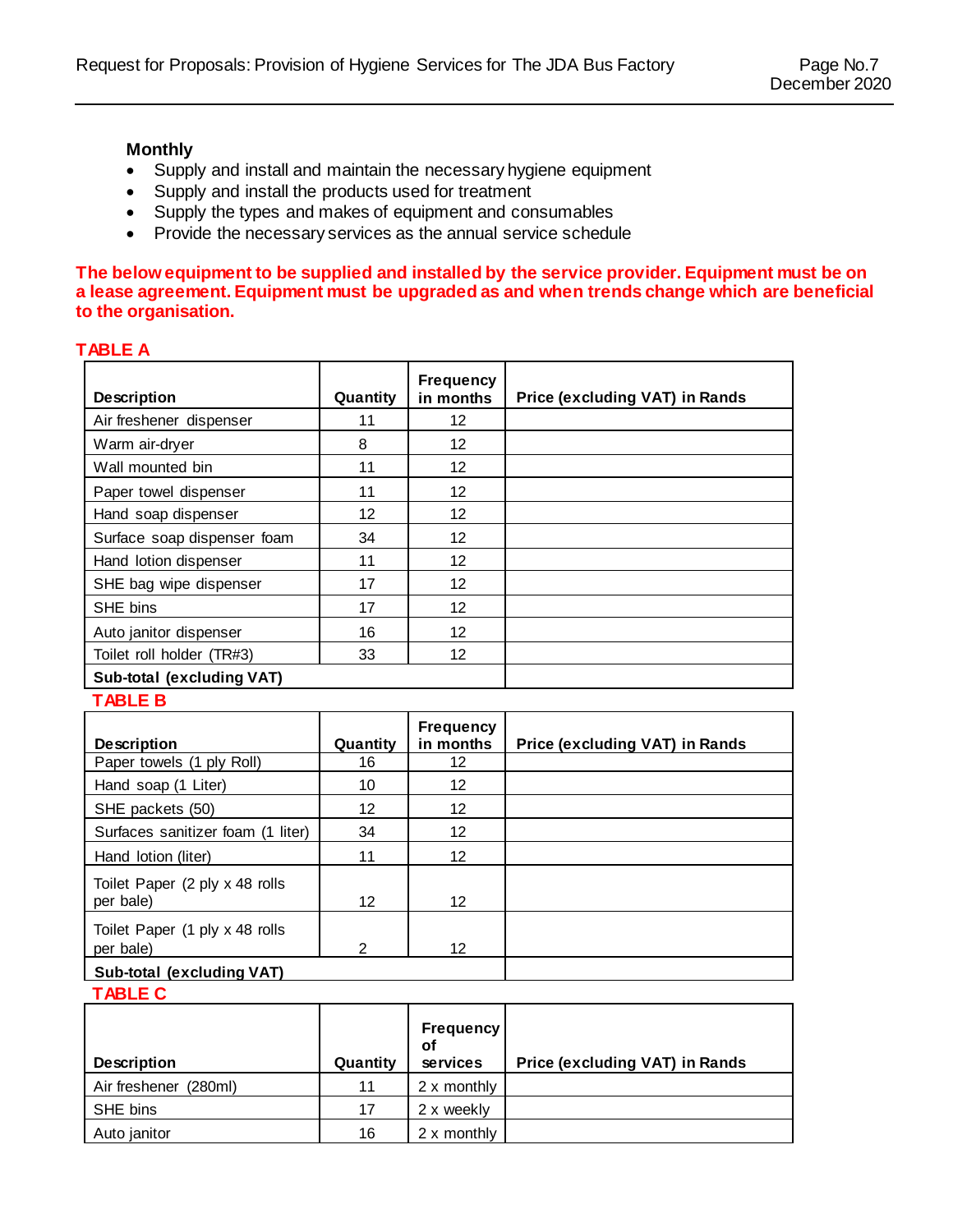| Deep cleaning of toilets  | 34 | monthly |  |
|---------------------------|----|---------|--|
| Deep cleaning of urinals  | 16 | monthly |  |
| Deep cleaning of basins   | 34 | monthly |  |
| Sub-total (including VAT) |    |         |  |

**Total (Table A + B + C) excluding VAT:**

Tenderers are to replicate the above table and submit as part of their fee proposal.

#### **TOTAL FEE FOR 12 MONTHS (excluding VAT) R**

Tenderers are to replicate the above table and submit as part of their fee proposal.

#### **The Total Fee for TWELVE MONTHS must be carried over to the "Offer" page. Failure to price as indicated above will lead to tenderers bids being disqualified. 6. NOTES**

6.1. The bidder's submission must provide the JDA with sufficient information to enable the employer to make a sound and fair evaluation of the proposal. It must clearly indicate the relevant previous experience, capability, and capacity of the bidding entity to undertake the project. The proposal should use the same item numbers as below, using numbered dividers.

The following minimum documentation must be provided:

- 6.2 THE **"OFFER" PAGE MUST BE COMPLETED IN FULL AND SIGNED**. Any bidder who fails to do so will be disqualified.
- 6.3 **Tenderers are required to submit a detailed fee proposal based on the requirements set out in item 5 above and to ensure that the final TOTAL FEE IS CORRECTLY TRANSFERRED TO THE "OFFER" PAGE. Any bidder who fails to do so will be disqualified.**
- 6.4 An original valid BBBEE status level verification certificate substantiating the bidding entities BBBEE rating or a certified copy thereof. Only certificates issued by verification agencies accredited by the South African Accreditation System (SANAS), or by registered auditors approved by the Independent Regulatory Board of Auditors (IRBA) will be accepted.

An EME must submit a sworn affidavit confirming the following:

- **Annual turnover revenue of R10 million or less; and**
- **Level of black ownership**

Any misrepresentation in terms of the above constitutes a criminal offence as set out in the B-BBEE Act as amended.

6.5 Company registration documents.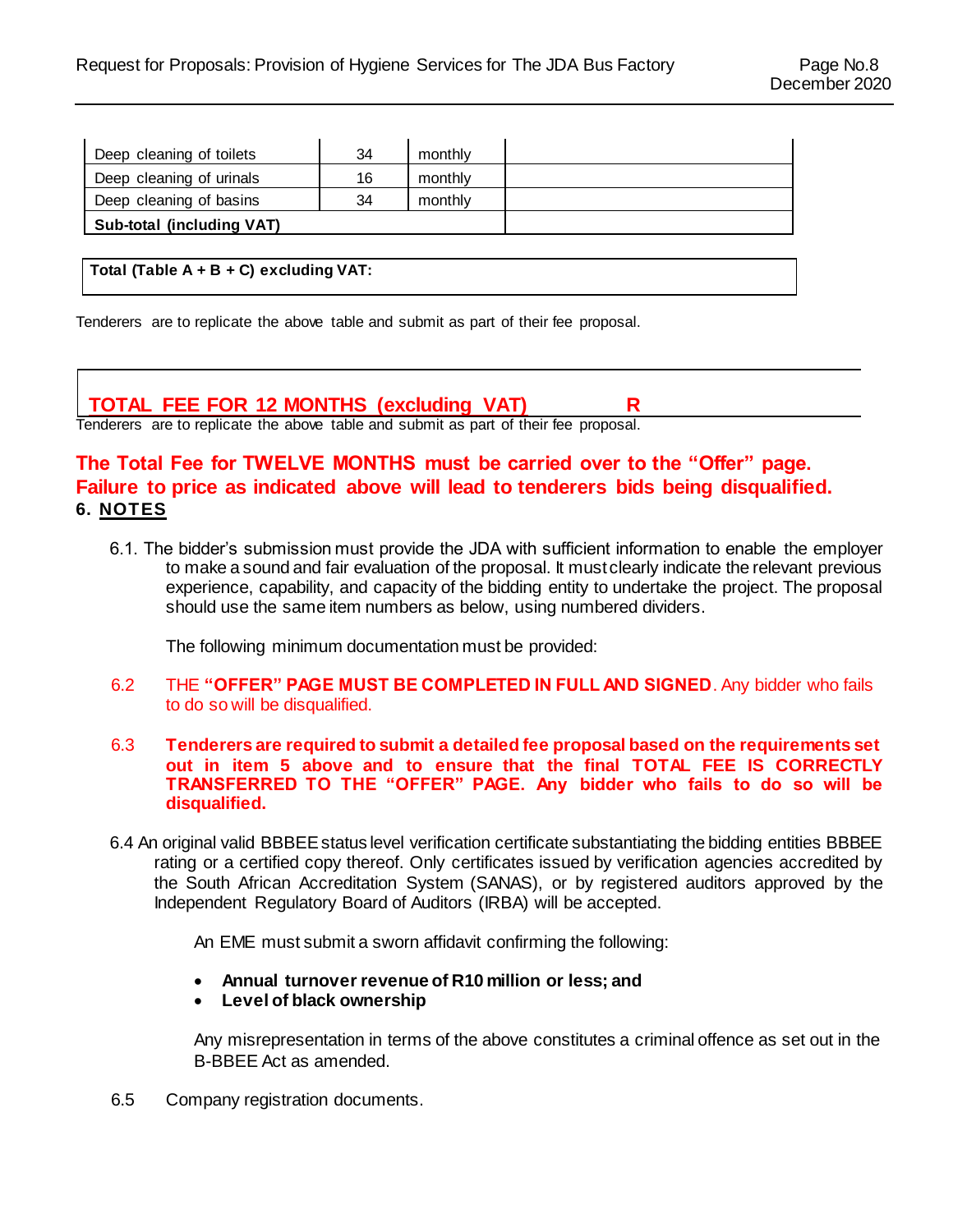- 6.6 A copy of the bidding entity's current municipal rates account in the name of the bidding entity or alternatively in the names of the directors / partners of the bidding entity.
- 6.7 Details of directors / partners / members and shareholders with certified copies of their identity.
- 6.8 The forms A to E, F, G and H annexed, must be scrutinized completely in full and submitted together with your quotation.
- 6.9 A corporate brochure alternatively a brief summary of the entity's background.
- 6.10 Provide information on the individuals who will be assigned to this project (NOT the entire company). The following must be addressed:
	- > Organogram
	- > role/s and responsibility/ies on this project
	- > relevant qualifications and attach proof hereof
	- > number of years of relevant experience in the industry **and** in the proposed role
	- > detailed CV's for each member of the team noting their specific relevant project experience [**project description, role and responsibilities, project value**]
	- > individual memberships to professional associations and attach proof hereof
- 6.11 A schedule of completed contracts of a similar nature to this project. The following details must be included on the schedule :
	- > Description of the project
	- > Service rendered
	- > Name of employer / client and their representative's contact details
	- > Cost of the works
	- > Fee obtained for services
	- > Date of completion
	- > Letter of reference on the client's letterhead or with the client's company stamp that confirms project scope of work, service rendered and project value.

#### **FAILURE TO COMPLY WITH THE REQUIREMENTS IN ITEM 6 ABOVE WILL RESULT IN TENDERERS BEING DISQUALIFIED FOR NON-COMPLIANCE OR NEGATIVELY SCORED IN THE TECHNICAL ASSESSMENT.**

#### **Note for consortium and joint ventures**

- **EACH** party to a consortium and joint venture is to submit the requisite documents and / or information as requested in item 6 (ie.6.1.4 - 6.1.9, and 6.1.11 - 6.1.12)
- An Agreement or Heads of Terms recording the arrangement between the parties to the consortium / joint venture is to be submitted.
- A lead consultant is to be appointed and noted in the submission.
- A trust, consortium or joint venture will qualify for points for their BBBEE status level as an unincorporated entity, provided that the entity submits their consolidated BBBEE scorecard as if they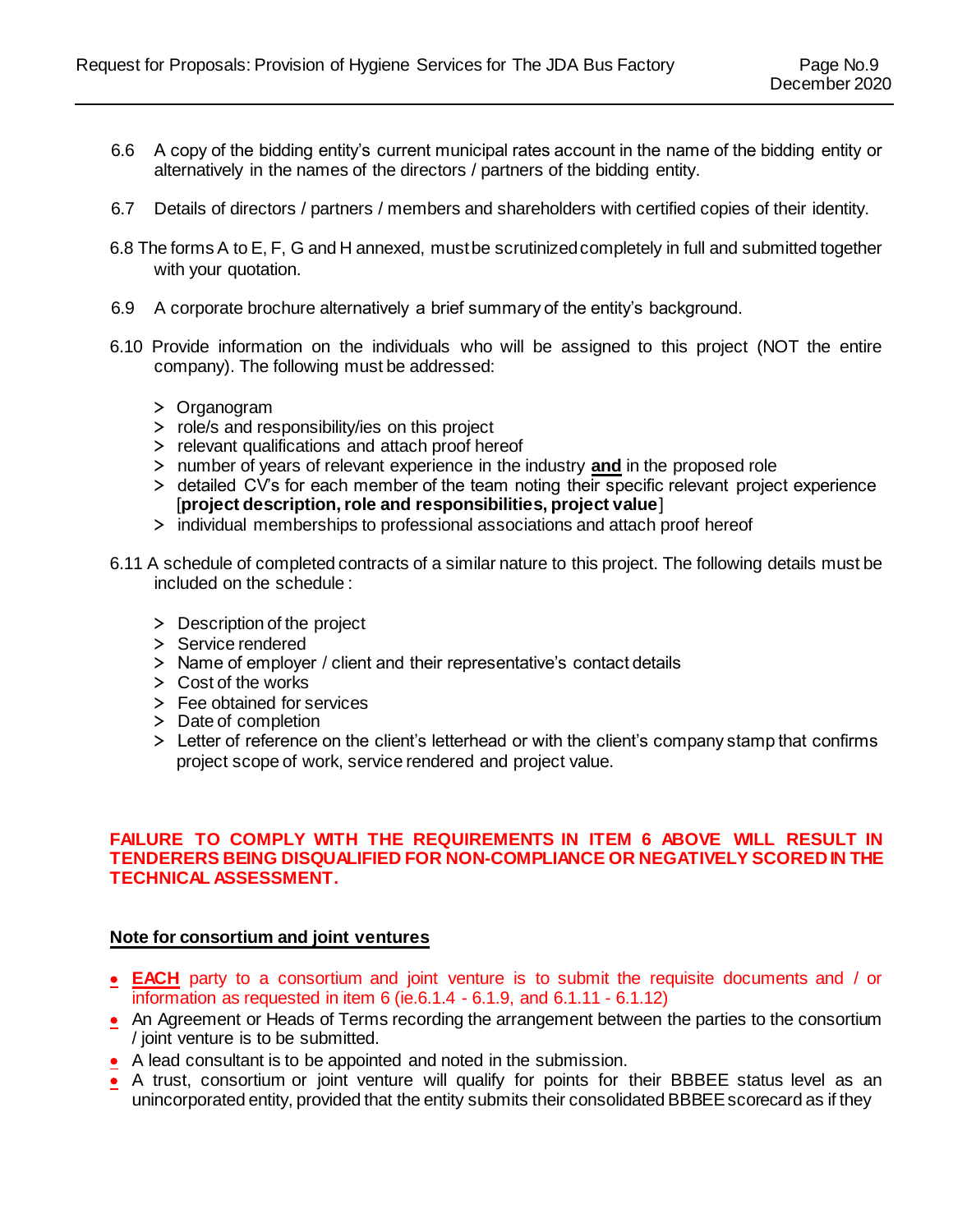were a group structure and that such a consolidated BBBEE scorecard is prepared for every separate tender.

**Failure to comply with these conditions may invalidate your offer.**

#### **7. ASSESSMENT CRITERIA**

Submissions will be evaluated on the criteria to follow:

- Compliance
- Technical
- Price / BBBEE
- Risk Tolerance

#### **7.1 Compliance**

Bidders' will be disqualified:

- > If any of its directors are listed on the register of defaulters;
- > In the case of a bidder who during the last five years has failed to perform satisfactorily on previous contracts with the JDA or any other organ of state after written notice was given to that bidder that performance was unsatisfactory;
- > Bidders who did not complete, in full, the tender offer page (i.e. priced, all registration numbers provided and signed);
- > Bidders whose tender document has been completed in pencil;
- > Bidders whose document has been faxed;
- > Bidders whose tender document has been received after the closing time;
- > Bidders whose tender document has not been deposited in the tender box at the time of closing;
- > Bidders who fail to price as required i.e. as stipulated in item 5 herein;
- > Bidders who did not comply with any other requirement as set out in the tender specifications;
- > Bidders who failed to attend the compulsory tender briefing session;
- > Bidders who have any directors that are in the employment of the state.
- > No award will be made to any bidder whose tax matters are not in order with the receiver of revenue (SARS);
- > No award will be made to any bidder who is not registered on the National Treasury Central Supplier Database (CSD);

#### **7.2 Technical**

The technical assessment is based on the criteria set-out below namely:

- (i) Key returnable documents,
- (ii) Capabilities of key personnel,
- (iii) Experience of the company (i.e. hygiene services per item 6.11 above) and
- (iv) Reference letter that are talking to item (iii) above.

Tenderers will have to submit compliant documents and score a minimum number of points in the technical evaluation in order to be considered further in the evaluation process.

#### **Total points 216, Minimum points required 129.6 which is 60%**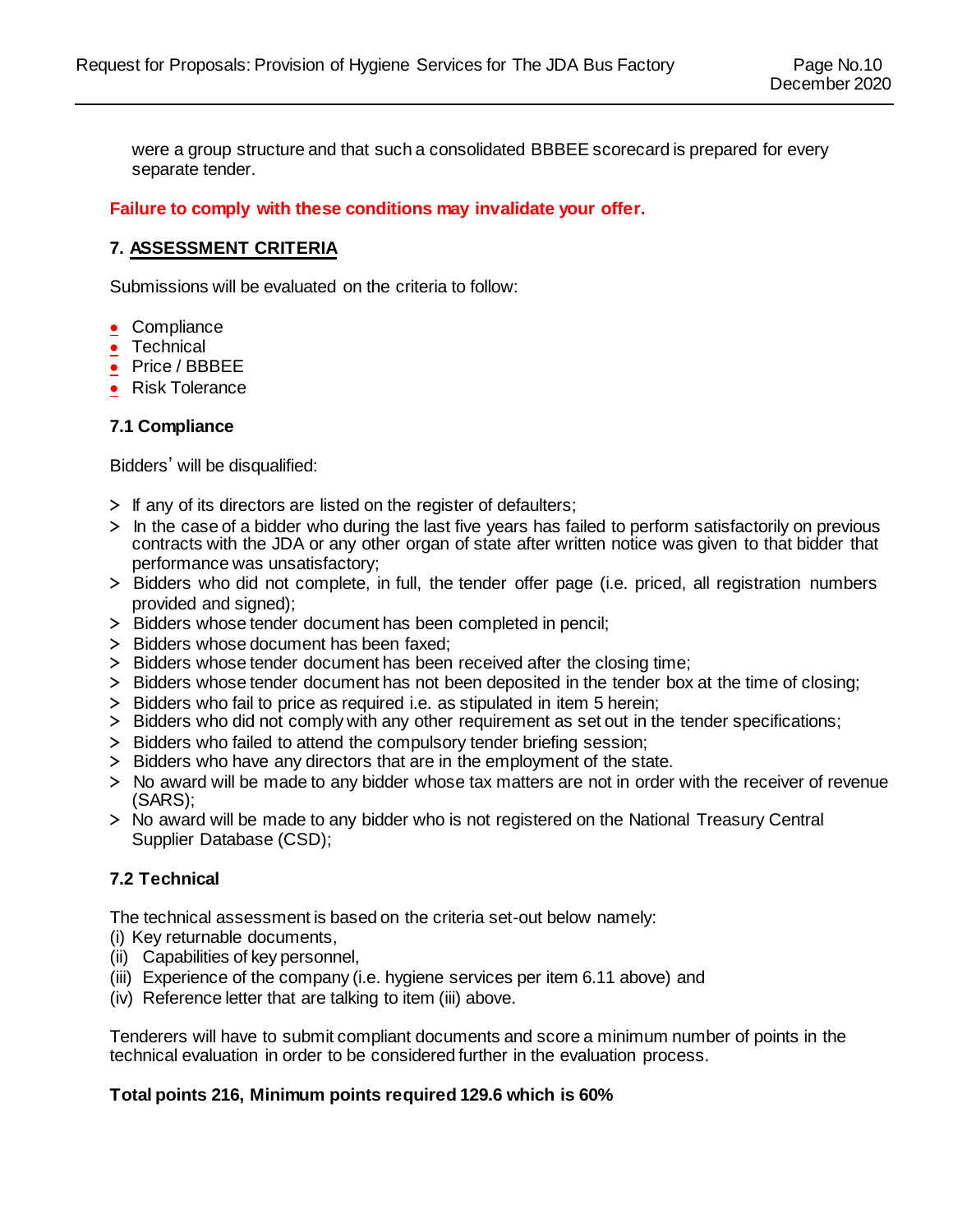| (i) KEY<br><b>RETURNABLE</b><br><b>DOCUMENTS</b> | <b>Total Points</b> | Criteria                                                                       | Description of<br><b>Criteria</b>                                | <b>Points</b> |
|--------------------------------------------------|---------------------|--------------------------------------------------------------------------------|------------------------------------------------------------------|---------------|
| A<br><b>Key Returnable</b>                       | 16                  | Company registration<br>documents                                              |                                                                  | N/A           |
| <b>Documents</b>                                 |                     | Latest municipal account                                                       |                                                                  | N/A           |
|                                                  |                     | 3 Years of audited<br>financial statements                                     | Points will only be<br>allocated for key<br>returnable documents | N/A           |
|                                                  |                     | Certified copies of<br>directors / partners<br>identity documents              | submitted                                                        | N/A           |
|                                                  |                     | The bidding entity's<br>certificates of<br>membership/s to industry<br>bodies. |                                                                  | NA.           |
|                                                  |                     | Forms A to H completed<br>in full and signed                                   |                                                                  | 16            |

| (ii) CAPABILITY<br>OF KEY<br><b>PERSONNEL</b>                                  | <b>Total Points</b>                                                       | <b>Criteria</b>                                                                                                                                                                           | Description of<br><b>Criteria</b>                                                                                                                                                 | <b>Points</b> |
|--------------------------------------------------------------------------------|---------------------------------------------------------------------------|-------------------------------------------------------------------------------------------------------------------------------------------------------------------------------------------|-----------------------------------------------------------------------------------------------------------------------------------------------------------------------------------|---------------|
| в<br><b>Capability of</b><br>proposed key<br>personnel per<br>Item 6.11        | 100<br>A total of 100<br>points is<br>achievable for<br>Capability of key | <b>Account Manager: The</b><br>account manager must<br>have a must have a<br>minimum of 8 years of<br>experience as an<br>account Manager in the<br>public sector field.                  | Points will only be<br>allocated for<br>experience on<br>hygiene services                                                                                                         | 50            |
| <b>B1</b><br>Detailed CVs<br>indicating track<br>record of the<br>proposed key | personnel                                                                 | <b>Manager-Service</b><br>Team:<br>The senior person must<br>have a minimum of 5<br>years' experience in<br>supply, installation,<br>repairs and maintenance<br>of hygiene equipment.     | If any of the<br>following information<br>is not provided, zero<br>points will be<br>awarded:<br>• CV's provided<br>must be as per the<br>resources recorded<br>on the organogram | 25            |
| team members.                                                                  |                                                                           | Supervisor:<br>The proposed Team<br>must possess the<br>following:<br>A minimum of 3 years'<br>experience in supply,<br>installation, repairs and<br>maintenance of hygiene<br>equipment. | CV's must clearly<br>$\bullet$<br>show similar<br>experience<br>• CV's must clearly<br>show the role<br>executed by the<br>resource on the said<br>projects                       | 25            |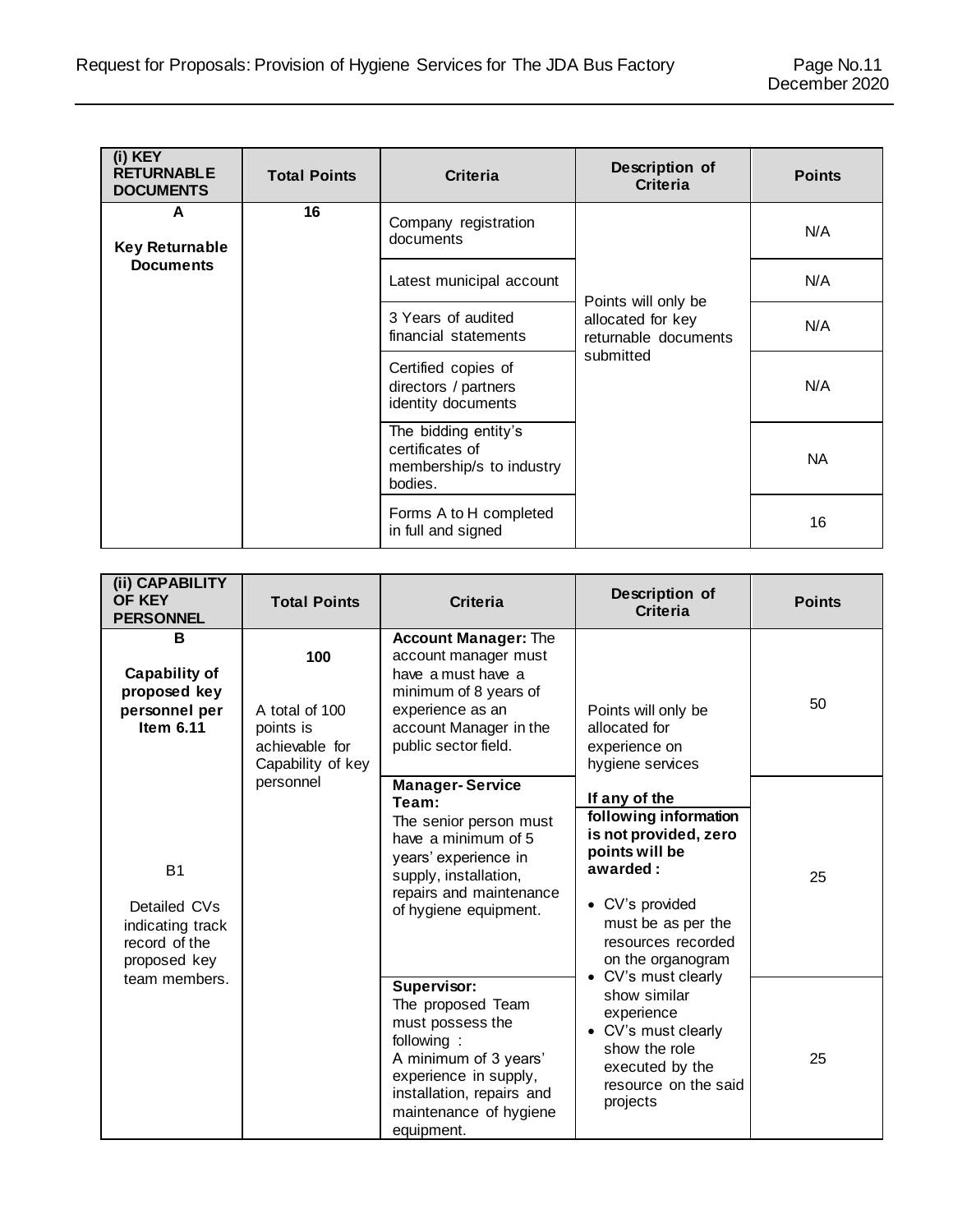| (iil) COMPANY<br><b>EXPERIENCE</b>                                  | <b>Total Points</b> | <b>Criteria</b>                               | Description of<br>criteria                                                                           | <b>Points</b>   |
|---------------------------------------------------------------------|---------------------|-----------------------------------------------|------------------------------------------------------------------------------------------------------|-----------------|
| C <sub>1</sub><br>Company                                           | 50                  | Five or more projects<br>completed            | Points will only be<br>allocated for related<br>projects as listed in                                | 50              |
| <b>Experience and</b><br>Track record on<br><b>Hygiene services</b> |                     | Three to four projects<br>completed           | the schedule (D, E<br>and H) requested in<br>item 6.11                                               | $\overline{25}$ |
| as per 6.11                                                         |                     | One to two project<br>completed               | Project information<br>contained elsewhere<br>in the tender<br>submission will not be<br>considered. | 15              |
| (iv) REFERENCE<br><b>LETTERS</b>                                    | <b>Total Points</b> | <b>Criteria</b>                               | Description of<br>criteria                                                                           | <b>Points</b>   |
| C <sub>2</sub>                                                      | 50                  |                                               |                                                                                                      |                 |
|                                                                     |                     | Five or more satisfactory<br>references       | Points will only be<br>allocated for                                                                 | 50              |
| Contactable<br>reference (on                                        |                     | Only three to four<br>satisfactory references | references on similar<br>projects as listed in                                                       | 30              |
| client letter head)<br>as per Hygiene<br>services as per            |                     | Only one to two<br>satisfactory references    | the scheduled (D, E<br>and H) requested in<br>Item $6.12$                                            | 20              |
| 6.11                                                                |                     |                                               | References must be                                                                                   |                 |
|                                                                     |                     |                                               | on the client's<br>letterhead or on a<br>document stamped                                            |                 |
|                                                                     |                     |                                               | by the client and<br>must confirm the<br>project description,<br>services rendered                   |                 |
|                                                                     |                     |                                               | and values in order<br>to obtain the points.                                                         |                 |
|                                                                     |                     |                                               | If any of the<br>required                                                                            |                 |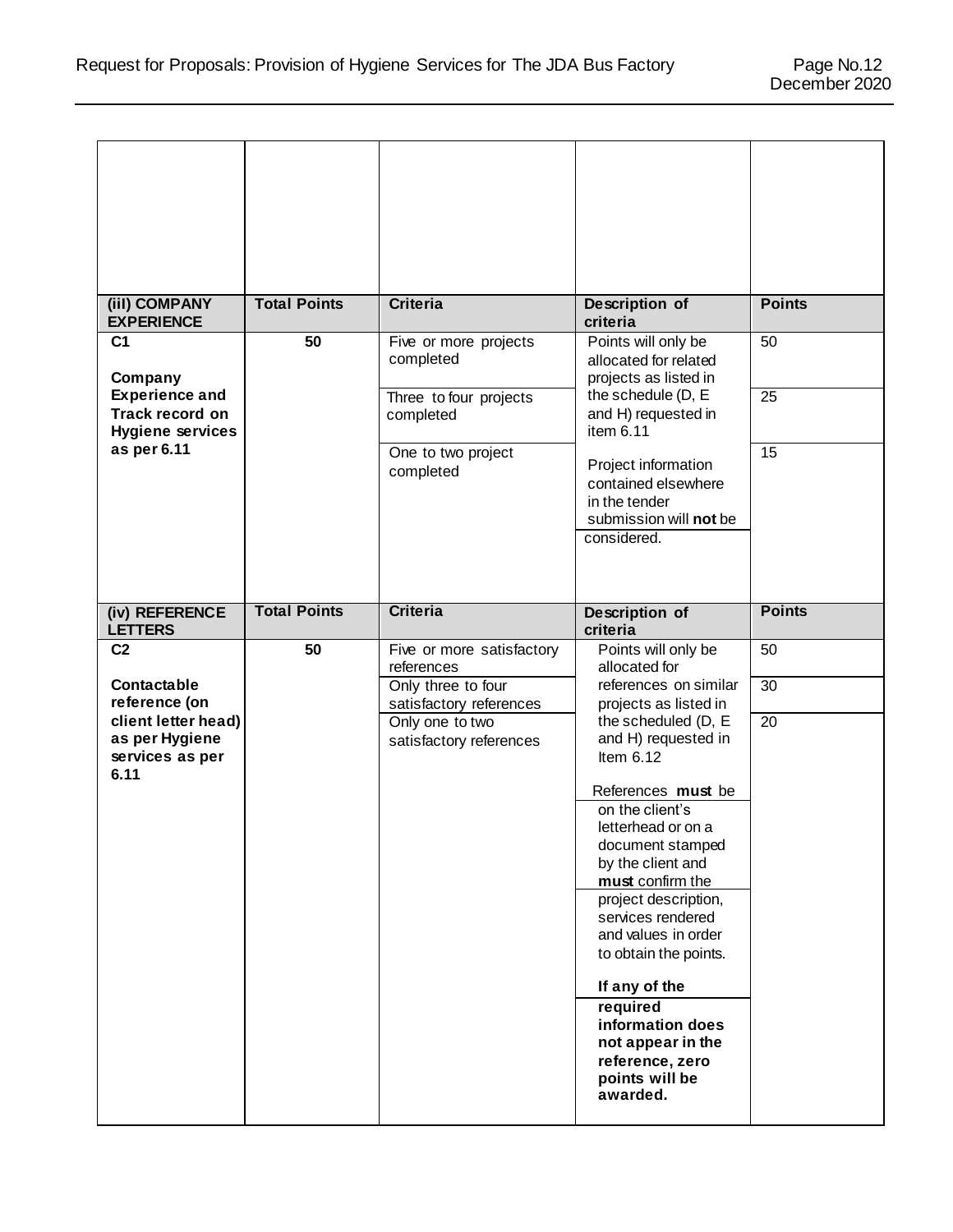#### **7.3 Price and Empowerment**

Having completed a technical evaluation, the procedure for the evaluation of technically qualifying tenders is Method 2 (Price and Preferences). The Preference Point System assigns a score to each tenderer based on the tender price and on the tenderer's BBBEE status. These scores are combined to determine an overall score for the tender. The tender with the highest score will be considered for acceptance.

The Preference Point System will be applied as follows:

The below will apply to the services required for this project (80:20)

- > For tenders up to R 50 million
	- 80 points are assigned to price
	- Up to 20 points are assigned to BBBEE status per the table under item 7.3.1
- > Points scored will be rounded off to the nearest 2 decimal places
- > Bidders are to note that JDA does not bind itself to accept the lowest priced bid.

#### 7.3.1 Points awarded for BBBEE status level

Having completed a technical evaluation, points will be awarded for empowerment (BBBEE), in accordance with the Preferential Procurement Regulations 2017 published in Government Gazette No. 40553 dated 20 January 2017. The following table is applicable in this regard:

|                                              | Number of Points             |
|----------------------------------------------|------------------------------|
| <b>B-BBEE Status Level</b><br>Of Contributor | Tenders up to R50<br>million |
|                                              | 20                           |
| 2                                            | 18                           |
| 3                                            | 14                           |
| 4                                            | 12                           |
| 5                                            | 8                            |
| 6                                            | 6                            |
|                                              |                              |
| ឧ                                            | $\mathbf 2$                  |
| <b>Non-Compliant</b><br>contributor          |                              |

Notes:

- 7.3.1.1 "B-BBEE status level of contributor" means the B-BBEE status received by a measured entity based on its overall performance using the relevant scorecard contained in the Codes of Good Practice on Black Economic Empowerment, issued in terms of section 9(1) of the Broad-Based Black Economic Empowerment Act ( Act No.53 of 2003).
- 7.3.1.2 Tenderers must submit their original and valid B-BBEE status level verification certificate substantiating their B-BBEE rating. Certificates issued by either verification agencies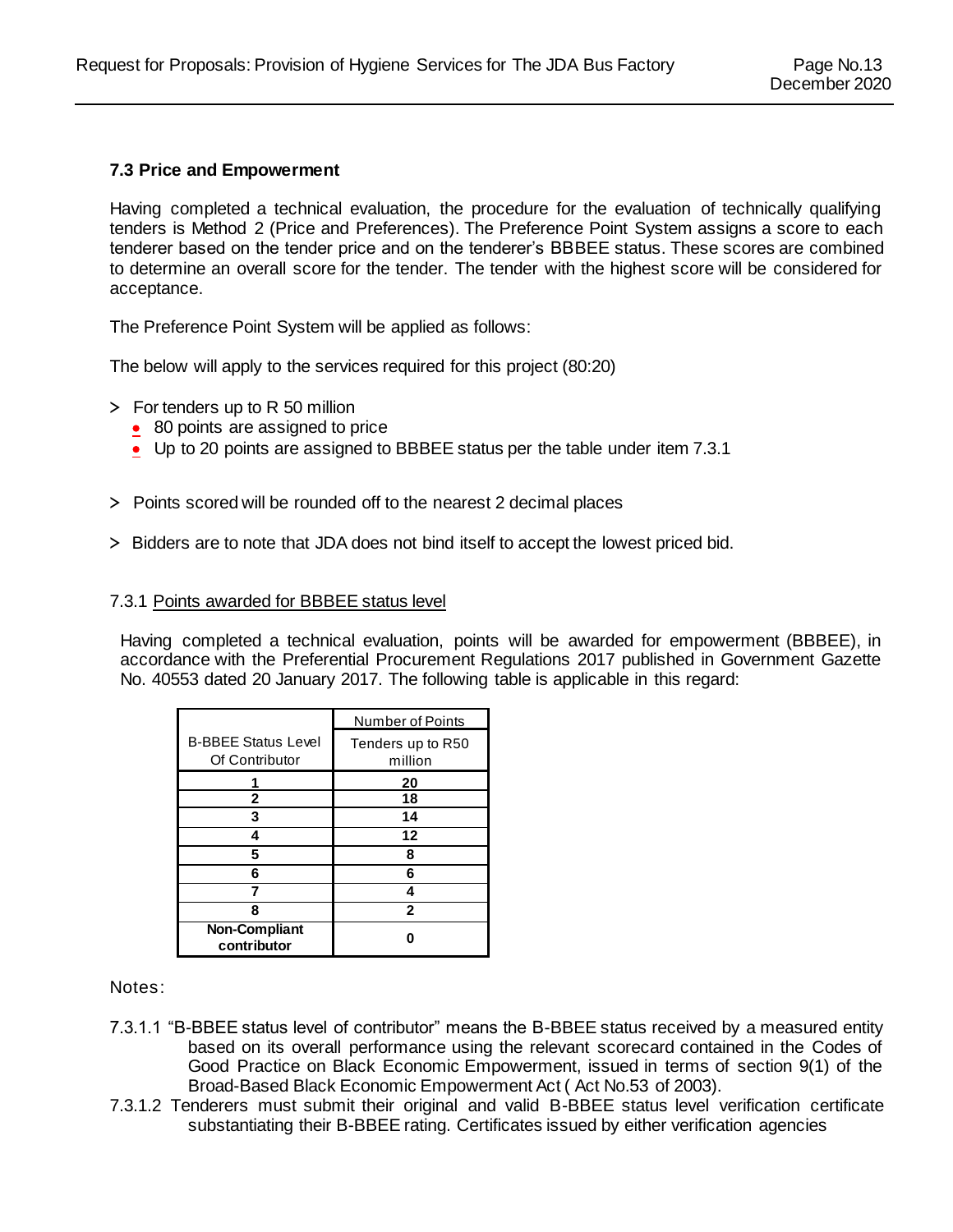accredited by the South African Accreditation System (SANAS) or by registered auditors approved by the Independent Regulatory Board for Auditors (IRBA) are acceptable. **FAILURE TO SUBMIT A BBBEE STATUS LEVEL CERTIFICATE WILL RESULT IN THE BIDDER SCORING ZERO (0) POINTS FOR BBBEE.**

- 7.3.1.3 An EME must submit a sworn affidavit confirming the following:
	- Annual Turnover Revenue of R10 million or less; and
	- Level of Black ownership
	- Any misrepresentation in terms of bullet point above constitutes a criminal offence as set out in the B-BBEE Act as amended.
- 7.3.1.4 The submission of such certificates must comply with the requirements of instructions and guidelines issued by the National Treasury and are in accordance with notices published by the Department of Trade and Industry in the Government Gazette.
- 7.3.1.5 A trust, consortium or joint venture will qualify for points for their B-BBEE status level as a legal entity, provided that the entity submits their B-BBEE status level certificate.
- 7.3.1.6 A trust, consortium or joint venture will qualify for points for their B-BBEE status level as an unincorporated entity, provided that the entity submits their consolidated B-BBEE scorecard as if they were a group structure and that such a consolidated B-BBEE scorecard is prepared for every separate tender.
- 7.3.1.7 A person will not be awarded points for B-BBEE status level if it is indicated in the tender documents that such a tenderer intends sub-contracting more than 25% of the value of the contract to any other enterprise that does not qualify for at least the points that such a tenderer qualifies for.
- 7.3.1.8 A person awarded a contract will not be permitted to sub-contract more than 25% of the value of the contract to any other enterprise that does not have an equal or higher B-BBEE status level than the person concerned.
- 7.3.1.9 No tender will be awarded to a bidder whose tax matters are not in order with SARS.
- 7.3.1.10 No tender will be awarded to a bidder who is not registered on CSD.

#### 7.3.2 Formula for scoring tender price

The following formula will be used to calculate the points for price.

$$
P_s = X [1 - (Pt - P_{min})]
$$
  
P<sub>min</sub>

Where

**Ps =** Points scored for comparative price of tender under consideration

 $P_t$  = Comparative price of tender under consideration

**Pmin** = Comparative price of lowest acceptable tender

**X = Points** assigned to price

7.3.3 The total preference points for a tender are calculated with the formula

 $PP = P_s + P_{\text{bee}}$  Where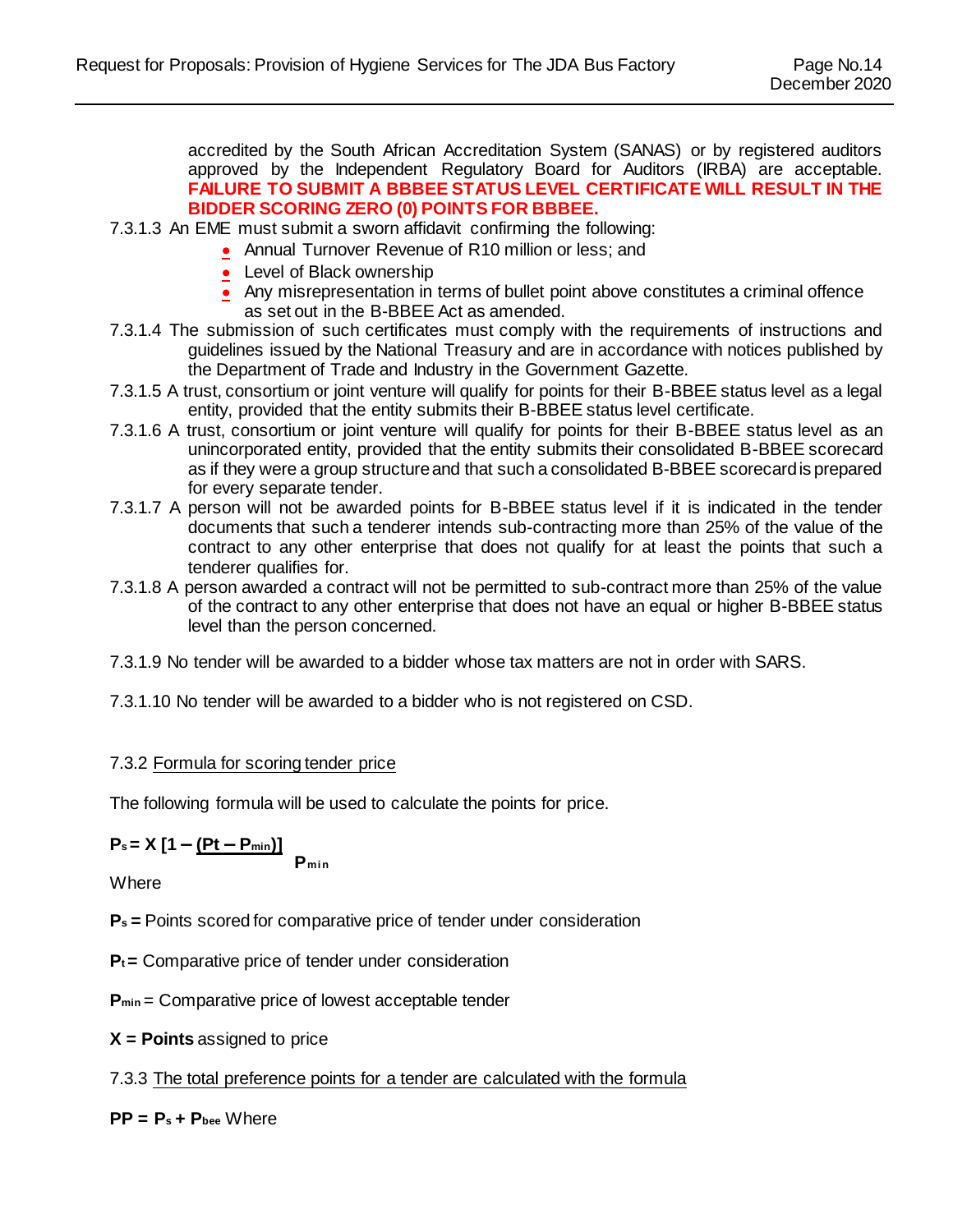**PP** is the total number of preference points scored by the tenderer **Ps** is the points scored for the comparative price of the tenderer, and **Pbee** is the number of points awarded to the tenderer based on his certified B-BBEE status level

#### **7.4 Risk Tolerance**

The JDA has adopted a Risk Tolerance Framework (RTF) which enjoins the JDA to consider its risk exposure to contractors / service providers in terms of the number of contracts awarded to a single contractor / service provider in a particular year.

In terms of the Risk Tolerance Framework, the JDA determines the risk exposure as excessive in instances where the value of the contracts is:

- 1. The greater of R 8million or four contracts / projects in the current financial year or
- 2. The greater of R12 million or six contracts / projects over two financial years (current year and previous financial year).

A risk analysis shall be undertaken on the bidder with the highest number of points obtained, to determine whether the tenderer does not exceed the JDA's risk framework criteria as stated above. In other words, whether it falls within the ambit of the Risk Tolerance Framework as acceptable.

JDA reserves the right to award a contract to a bidder who has exceeded the threshold as stated

above. Bidders will be requested to attended interview should there be a need for clarity.

#### **8. CLOSING DATE, TIME AND VENUE FOR SUBMISSIONS**

The completed tender document shall be placed in a sealed envelope. The words:

#### **"RFQ - PROVISION OF HYGIENE SERVICES FOR THE JDA BUS FACTORY FOR 12 MONTHS"**

must be written / typed clearly on the envelope.

The envelope must be deposited in the tender box at the **Johannesburg Development Agency, Ground Floor, The Bus Factory, 3 Helen Joseph Street, Newtown** only between the hours of 08H00 and 17H00**.**

#### **The RFQ closes at 12h00 on 09 December 2020.**

Envelopes will be stamped on receipt. There will be a public opening of tenders.

#### **NO E-MAILED/ NO LATE / TELEPHONIC / FAXED / POSTAL TENDERS WILL BE ACCEPTED OR CONSIDERED**.

The Johannesburg Development Agency's selection of qualifying tenders shall be in the Johannesburg Development Agency's sole discretion and shall be final. The Johannesburg Development Agency does not bind itself to accept any particular tender and no correspondence will be entered into.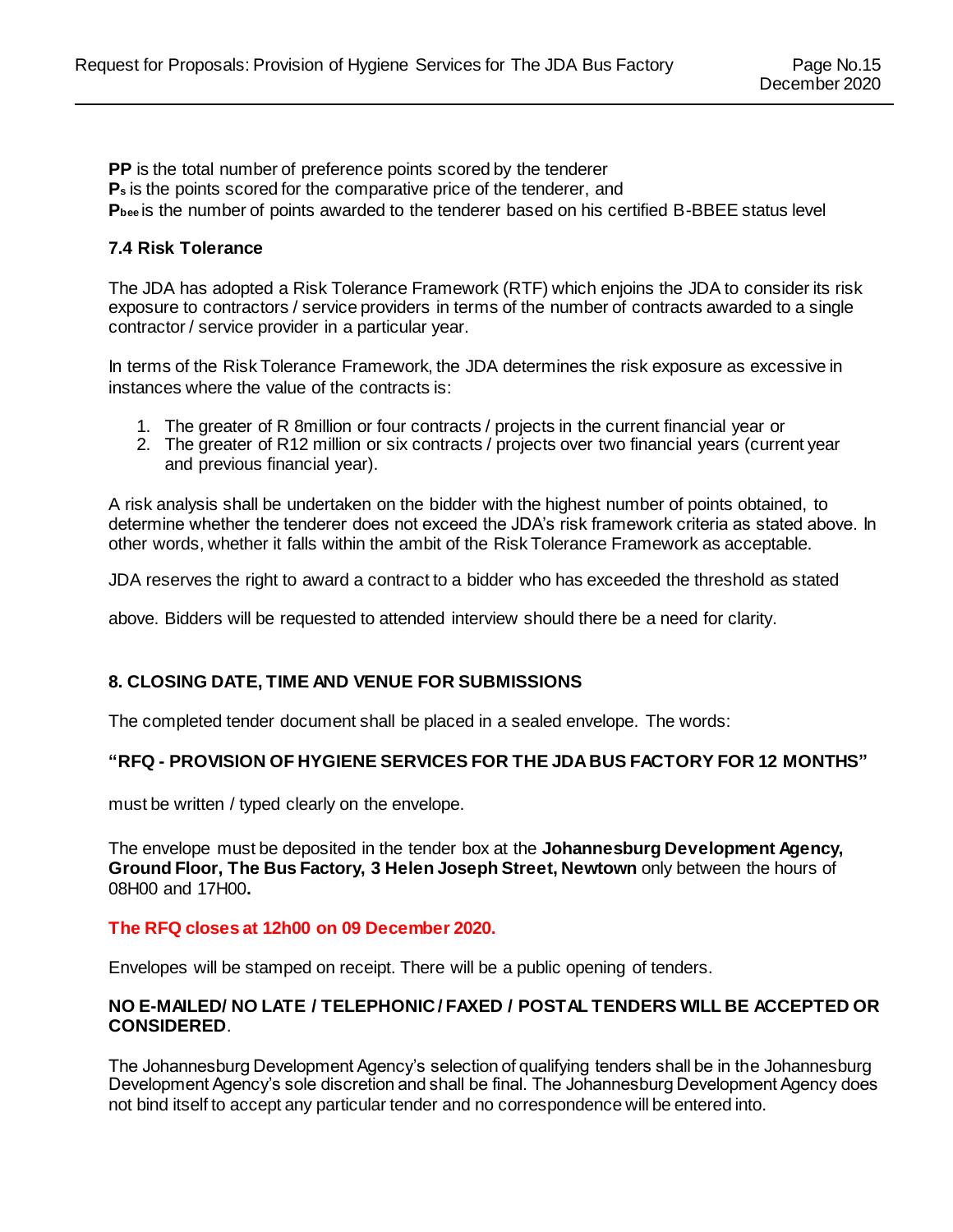Queries can be addressed in writing to: Tumang Bokaba [E-mail:](mailto:tbokaba@jda.org.za) tbokaba@jda.org.za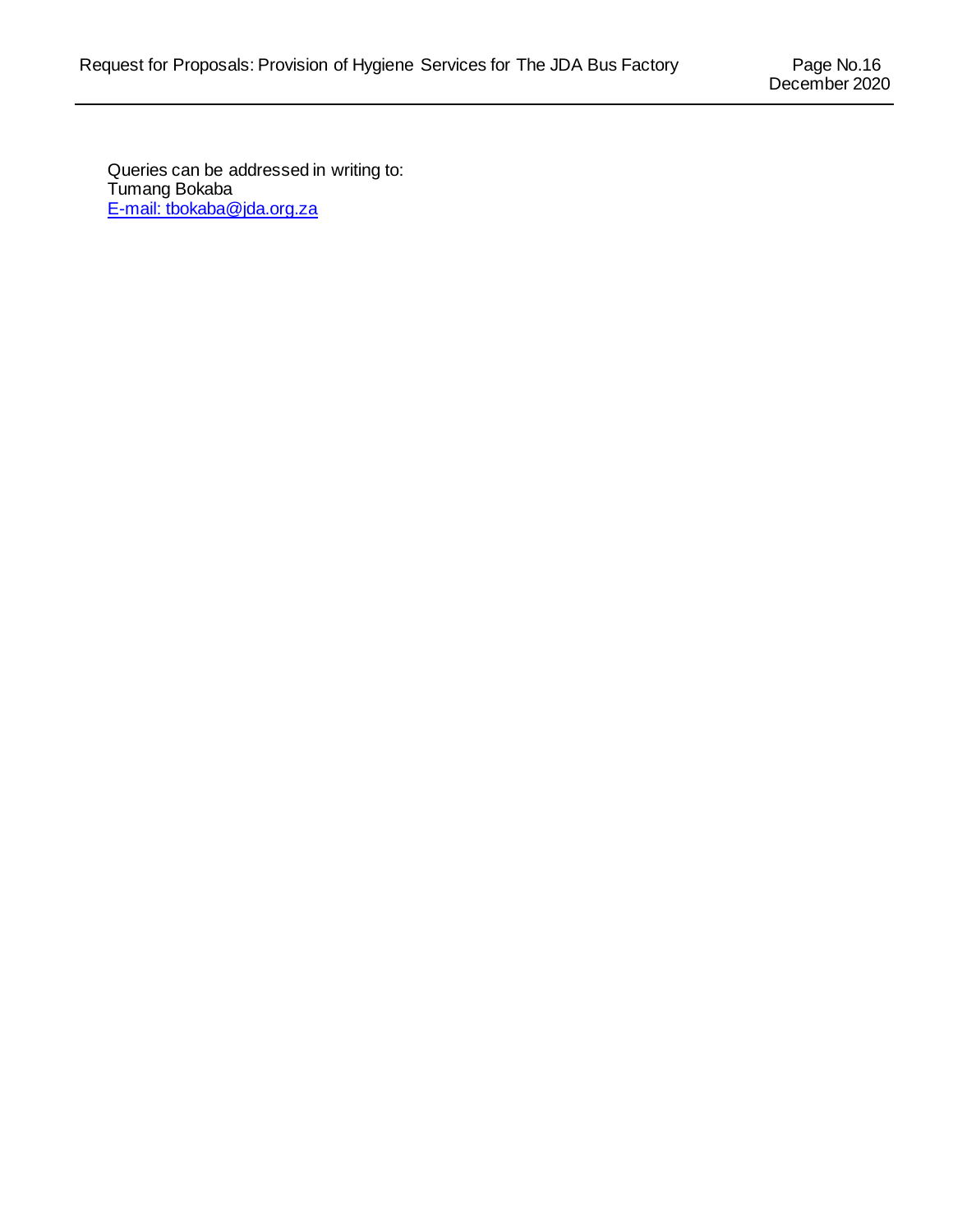#### **ANNEXURE A: BUSINESS DECLARATION**

|          | <b>Tender/RFP Number</b>                                                        |                                                                                                                  |
|----------|---------------------------------------------------------------------------------|------------------------------------------------------------------------------------------------------------------|
|          | <b>Tender/RFP Description</b>                                                   |                                                                                                                  |
|          | <b>Name of Company</b>                                                          |                                                                                                                  |
|          | <b>Contact Person</b>                                                           |                                                                                                                  |
|          | <b>Postal Address</b>                                                           |                                                                                                                  |
|          |                                                                                 |                                                                                                                  |
|          | <b>Physical Address</b>                                                         |                                                                                                                  |
|          |                                                                                 |                                                                                                                  |
|          | <b>Telephone Number</b>                                                         |                                                                                                                  |
|          | <b>Fax Number</b>                                                               |                                                                                                                  |
|          | <b>Cell Number</b>                                                              |                                                                                                                  |
|          | <b>E-mail Address</b>                                                           |                                                                                                                  |
|          |                                                                                 |                                                                                                                  |
|          | <b>Company/enterprise Income</b><br><b>Tax Reference Number</b><br>partnership) | (Insert personal income tax number if a one person business and personal income tax numbers of all partners if a |
|          |                                                                                 |                                                                                                                  |
|          |                                                                                 |                                                                                                                  |
| 1.       | Type of firm                                                                    |                                                                                                                  |
| ❏        | Partnership                                                                     |                                                                                                                  |
| $\sqcup$ | One person business/sole trader                                                 |                                                                                                                  |
|          | Close corporation                                                               |                                                                                                                  |
| ⊔        | Public company                                                                  |                                                                                                                  |
|          | Private company                                                                 |                                                                                                                  |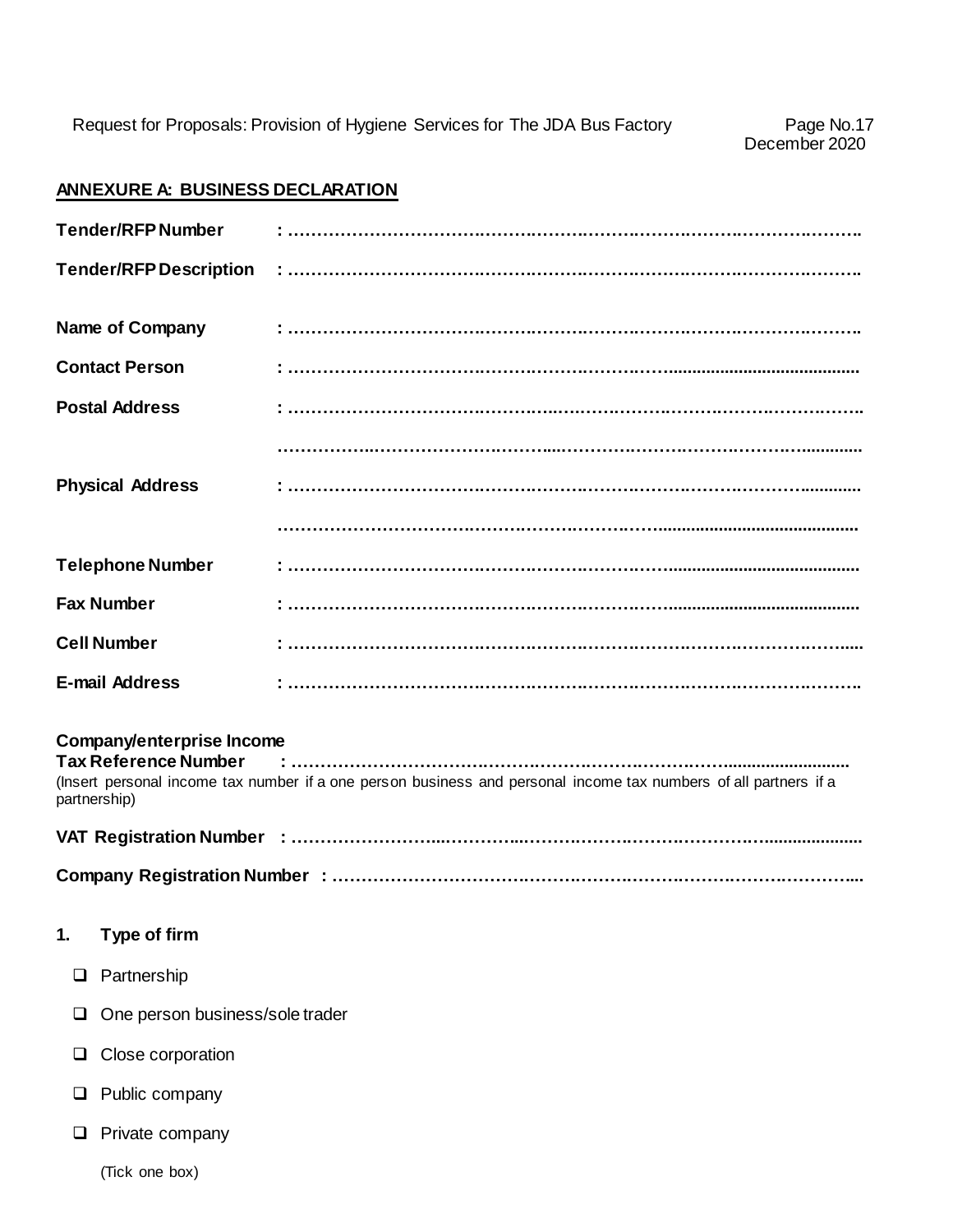Request for Proposals: Provision of Hygiene Services for The JDA Bus Factory

| 2.     | <b>Principal business activities</b>                                                                                                                                                |
|--------|-------------------------------------------------------------------------------------------------------------------------------------------------------------------------------------|
|        |                                                                                                                                                                                     |
|        |                                                                                                                                                                                     |
|        |                                                                                                                                                                                     |
| 3.     |                                                                                                                                                                                     |
| 4.     | Detail all trade associations/professional bodies in which you have membership                                                                                                      |
|        |                                                                                                                                                                                     |
|        |                                                                                                                                                                                     |
| 5.     | Did the firm exist under a previous name?                                                                                                                                           |
| $\Box$ | Yes<br><b>No</b>                                                                                                                                                                    |
|        | (Tick one box)                                                                                                                                                                      |
|        |                                                                                                                                                                                     |
| 6.     | How many permanent staff members are employed by the firm:                                                                                                                          |
|        | <b>Full Time : </b>                                                                                                                                                                 |
|        | Part Time :                                                                                                                                                                         |
| 7.     | In the case of a firm which renders services for different disciplines, how many permanent staff<br>members are employed by the firm in the discipline for which you are tendering: |
|        | <b>Full Time</b>                                                                                                                                                                    |
|        | Part Time :                                                                                                                                                                         |
| 8.     | What is the enterprise's annual turnover for the last two years and what is the estimated<br>turnover of current commitments from 1 July 2018 to 30 June 2020 (excl. VAT):          |
|        |                                                                                                                                                                                     |

**R ……………………. Year ...............** 

**R ……………………. Year ...............**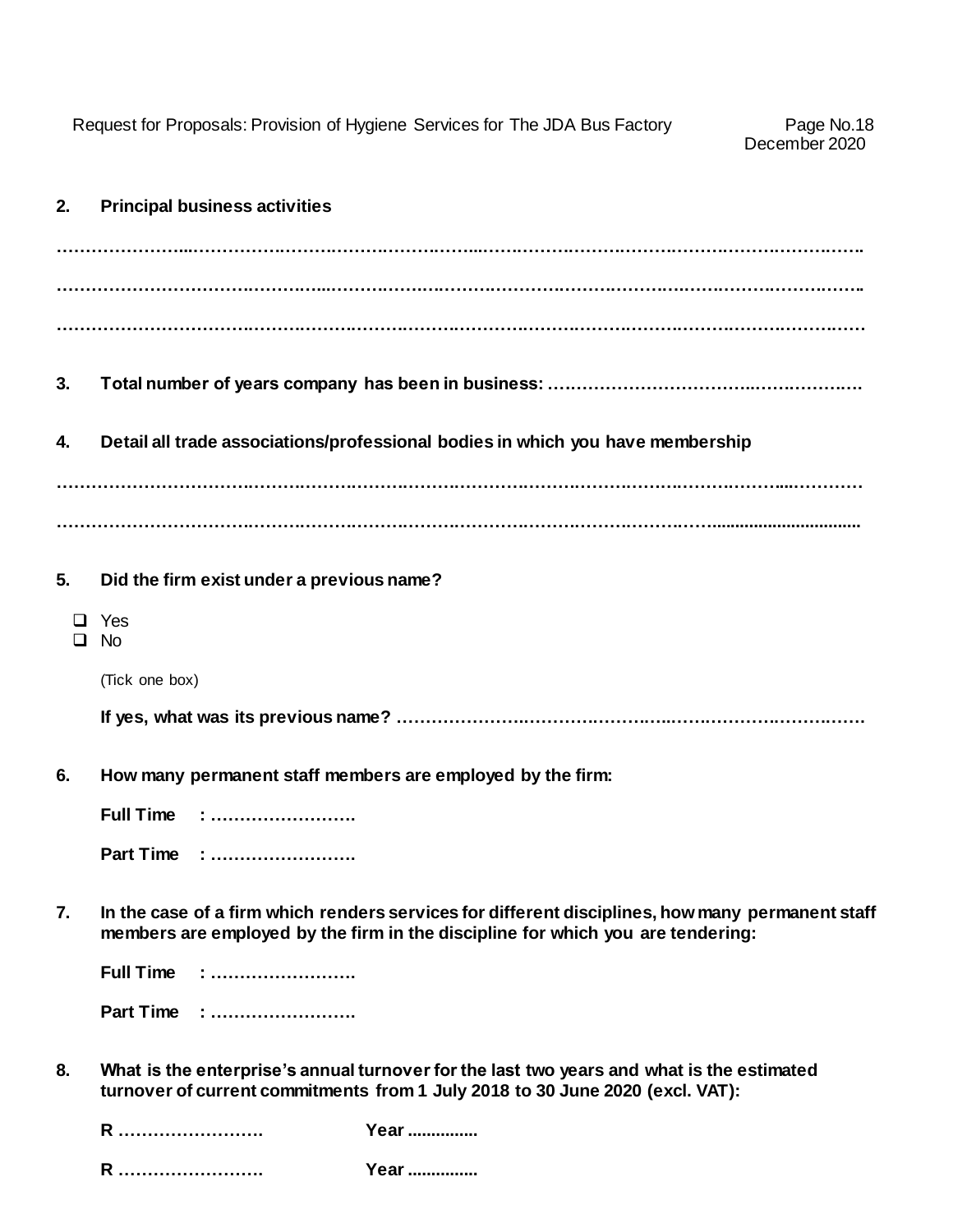Request for Proposals: Provision of Hygiene Services for The JDA Bus Factory Page No.19

**R ……………………. Year ...............** 

#### **9. List all contracts which your company is engaged in and have not yet completed:**

| <b>CONTRACT</b><br><b>DESCRIPTION</b><br>(INCLUDE TYPE OF SERVICE) | <b>LOCATION</b> | <b>COMPANY/</b><br><b>EMPLOYER</b> | <b>PROJECT</b><br><b>VALUE</b> | <b>ESTIMATED</b><br><b>FEES</b> | <b>EXPECTED</b><br><b>COMPLETION</b><br>(MONTH &<br>YEAR) |
|--------------------------------------------------------------------|-----------------|------------------------------------|--------------------------------|---------------------------------|-----------------------------------------------------------|
|                                                                    |                 |                                    |                                |                                 |                                                           |
|                                                                    |                 |                                    |                                |                                 |                                                           |
|                                                                    |                 |                                    |                                |                                 |                                                           |
|                                                                    |                 |                                    |                                |                                 |                                                           |
|                                                                    |                 |                                    |                                |                                 |                                                           |
|                                                                    |                 |                                    |                                |                                 |                                                           |
|                                                                    |                 |                                    |                                |                                 |                                                           |
|                                                                    |                 |                                    |                                |                                 |                                                           |

#### **10. Banking details**

I/We hereby request and authorise you to pay any amounts which may accrue to me/us to the credit of my/our account with the mentioned bank.

I/We understand that the credit transfers hereby authorised will be processed by computer through a system known as the *"ACB Electronic Fund Transfer Service"* and

I/We also understand that no additional advice of payment will be provided by my/our bank, but details of each payment will be printed on my/our bank statement or any accompanying voucher.

This authority may be cancelled by me/us giving **30 days** notice in writing.

| <b>BANK</b>                                 |  |
|---------------------------------------------|--|
| <b>BRANCH</b>                               |  |
| <b>BRANCH CODE</b><br><b>ACCOUNT NUMBER</b> |  |
| <b>ACCOUNT HOLDER</b>                       |  |
| <b>TYPE OF ACCOUNT</b>                      |  |
| <b>CONTACT PERSON</b>                       |  |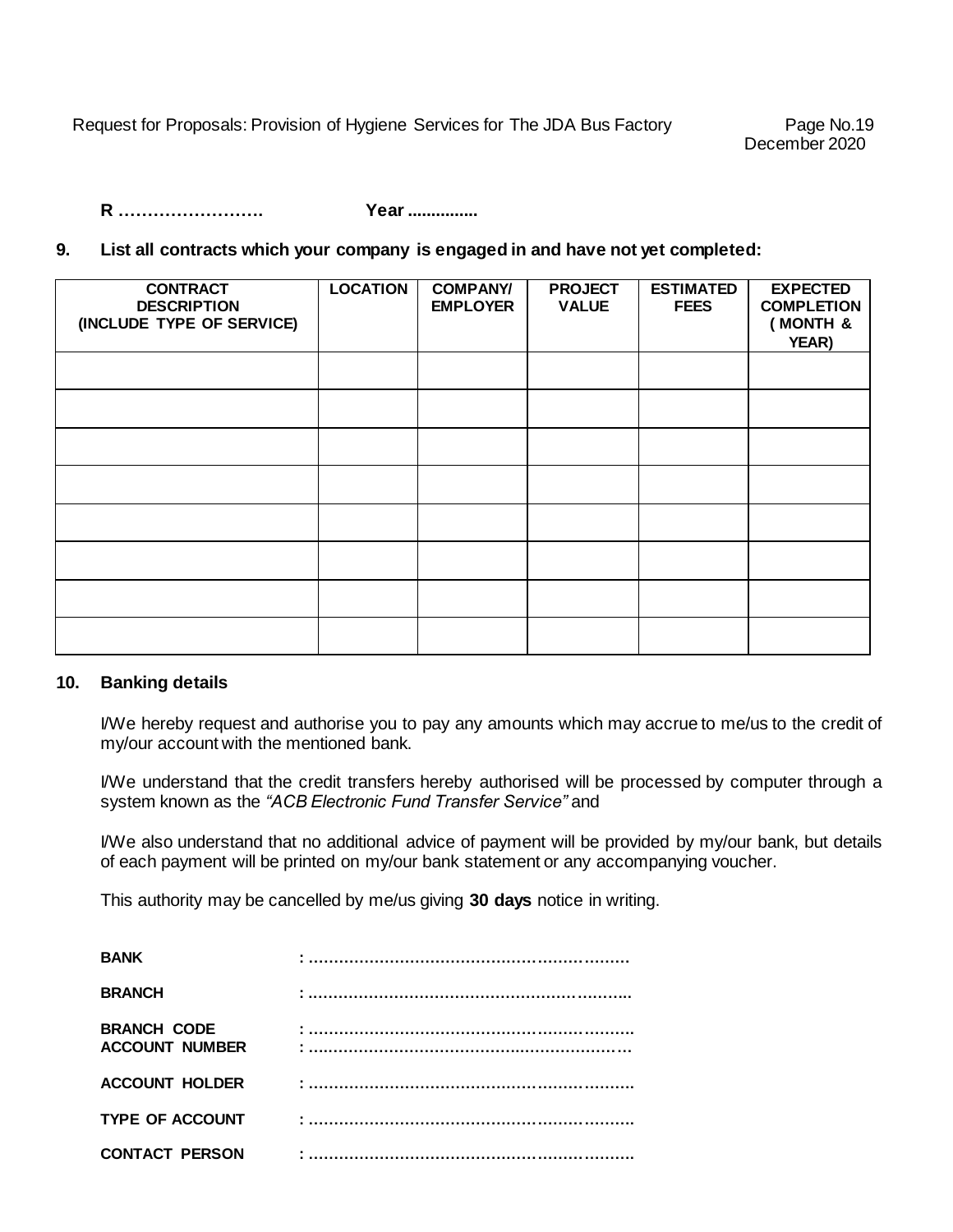Request for Proposals: Provision of Hygiene Services for The JDA Bus Factory Page No.20

December 2020

**CONTACT NUMBER : ……………………………………………………….**

PLEASE INCLUDE ORIGINAL SIGNED AND STAMPED LETTER FROM THE BANK CONFIRMING THE *COMPANY'S BANKING DETAILS, PHOTOSTAT COPIES AND LETTERS BEARING ELECTRONIC SIGNATURES WILL NOT BE ACCEPTABLE.*

**The undersigned, who warrants that he/she is duly authorised to do so on behalf of the company, affirms that the information furnished in response to this request for proposal is true and correct:**

| <b>SIGNATURE</b>     |  |
|----------------------|--|
| <b>NAME IN FULL</b>  |  |
| <b>CAPACITY</b>      |  |
|                      |  |
| <b>DATE</b>          |  |
| <b>COMPANY STAMP</b> |  |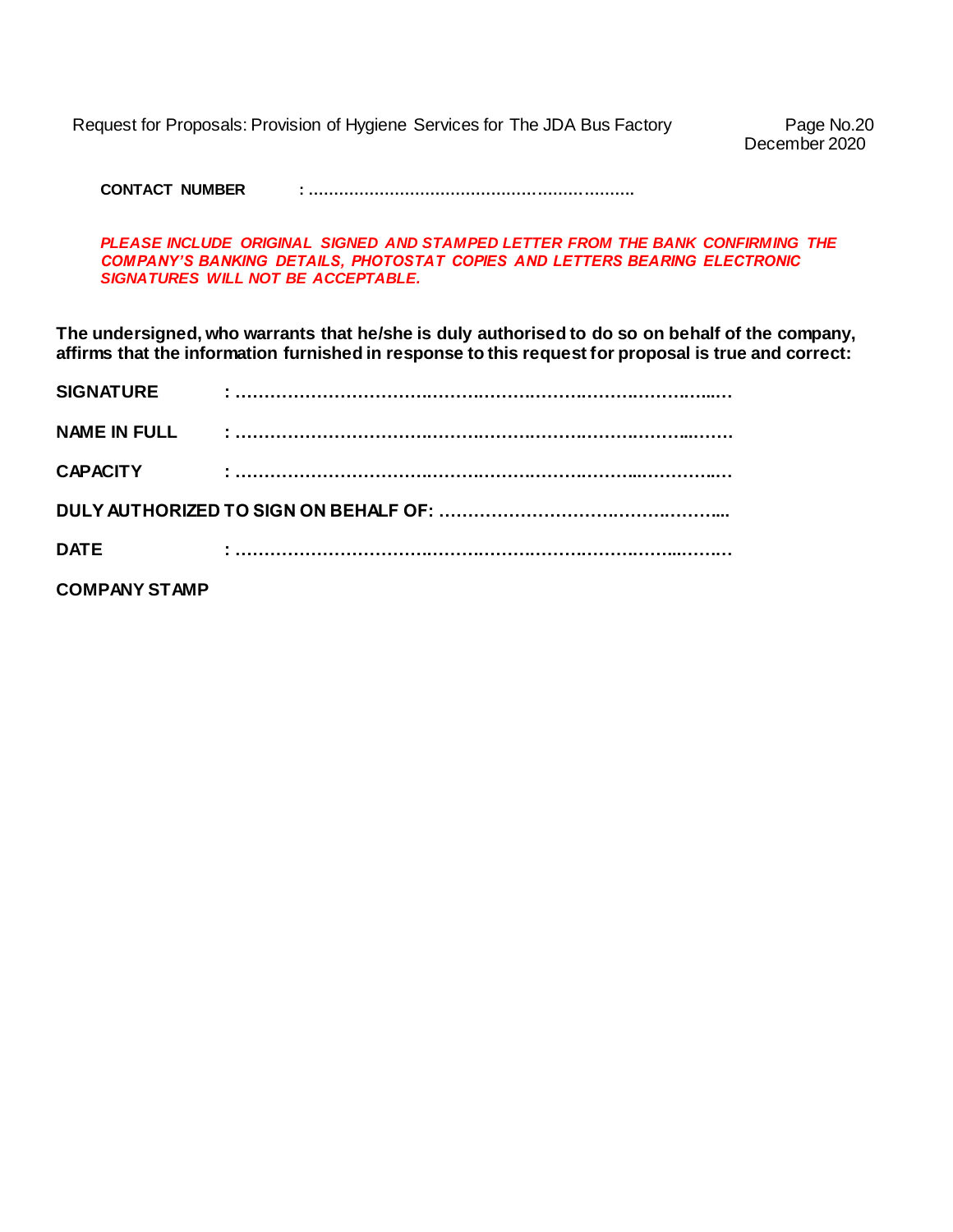December 2020

#### **ANNEXURE B: DECLARATION OF INTEREST**

- 1. No bid will be accepted from persons in the service of the state\*.
- 2. Any person, having a kinship with persons in the service of the state, including a blood relationship, may make an offer or offers in terms of this invitation to bid. In view of possible allegations of favouritism, should the resulting bid, or part thereof, be awarded to persons connected with or related to persons in service of the state, it is required that the bidder or their authorised representative declare their position in relation to the evaluating/adjudicating authority.

| 3.  | In order to give effect to the above, the following questionnaire must be completed and submitted with the bid.                                                         |  |  |
|-----|-------------------------------------------------------------------------------------------------------------------------------------------------------------------------|--|--|
| 3.1 |                                                                                                                                                                         |  |  |
| 3.2 |                                                                                                                                                                         |  |  |
| 3.3 |                                                                                                                                                                         |  |  |
| 3.4 |                                                                                                                                                                         |  |  |
| 3.5 |                                                                                                                                                                         |  |  |
| 3.6 |                                                                                                                                                                         |  |  |
| 3.7 | The names of all directors / trustees / shareholders / members, their individual identity numbers and state<br>employee numbers must be indicated in paragraph 4 below. |  |  |
| 3.8 | Are you presently in the service of the state*<br>YES / NO                                                                                                              |  |  |
|     | If yes, furnish particulars                                                                                                                                             |  |  |
|     |                                                                                                                                                                         |  |  |
|     |                                                                                                                                                                         |  |  |
| 3.9 | Have you been in the service of the state for the past twelve months?<br>YES / NO                                                                                       |  |  |
|     | If yes, furnish particulars                                                                                                                                             |  |  |
|     |                                                                                                                                                                         |  |  |
|     |                                                                                                                                                                         |  |  |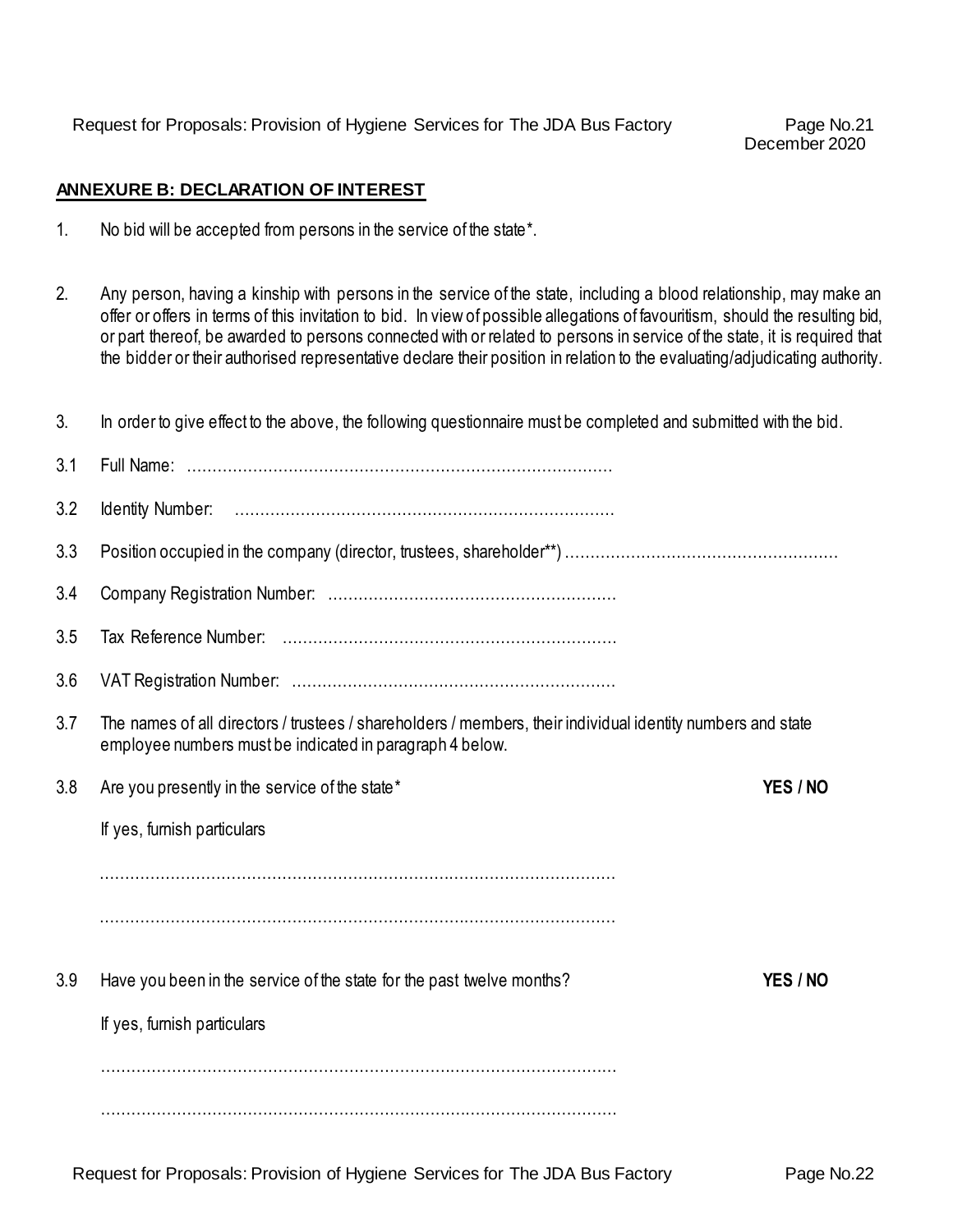| 3.10 | Do you, have any relationship (family, friend, other) with persons in the service of the state and who may be involved<br>with the evaluation and or adjudication of this bid?<br>YES / NO                                      |
|------|---------------------------------------------------------------------------------------------------------------------------------------------------------------------------------------------------------------------------------|
|      | If yes, furnish particulars                                                                                                                                                                                                     |
|      |                                                                                                                                                                                                                                 |
| 3.11 | Are you, aware of any relationship (family, friend, other) between any other bidder and any persons in the service of<br>the state who may be involved with the evaluation and or adjudication of this bid?<br>YES / NO         |
|      | If yes, furnish particulars                                                                                                                                                                                                     |
|      |                                                                                                                                                                                                                                 |
| 3.12 | Are any of the company's directors, trustees, managers, principle shareholders or stakeholders in service of the<br>YES / NO<br>state?                                                                                          |
|      | If yes, furnish particulars                                                                                                                                                                                                     |
| 3.13 | Are any spouse, child or parent of the company's directors, trustees, managers, principle shareholders or<br>stakeholders in service of the state?<br>YES / NO                                                                  |
|      | If yes, furnish particulars                                                                                                                                                                                                     |
| 3.14 | Do you or any of the directors, trustees, managers, principle shareholders or stakeholders of this company have any<br>interest in any other related companies or businesses whether or not they are bidding for this contract? |
|      | YES / NO<br>If yes, furnish particulars                                                                                                                                                                                         |
|      |                                                                                                                                                                                                                                 |
|      |                                                                                                                                                                                                                                 |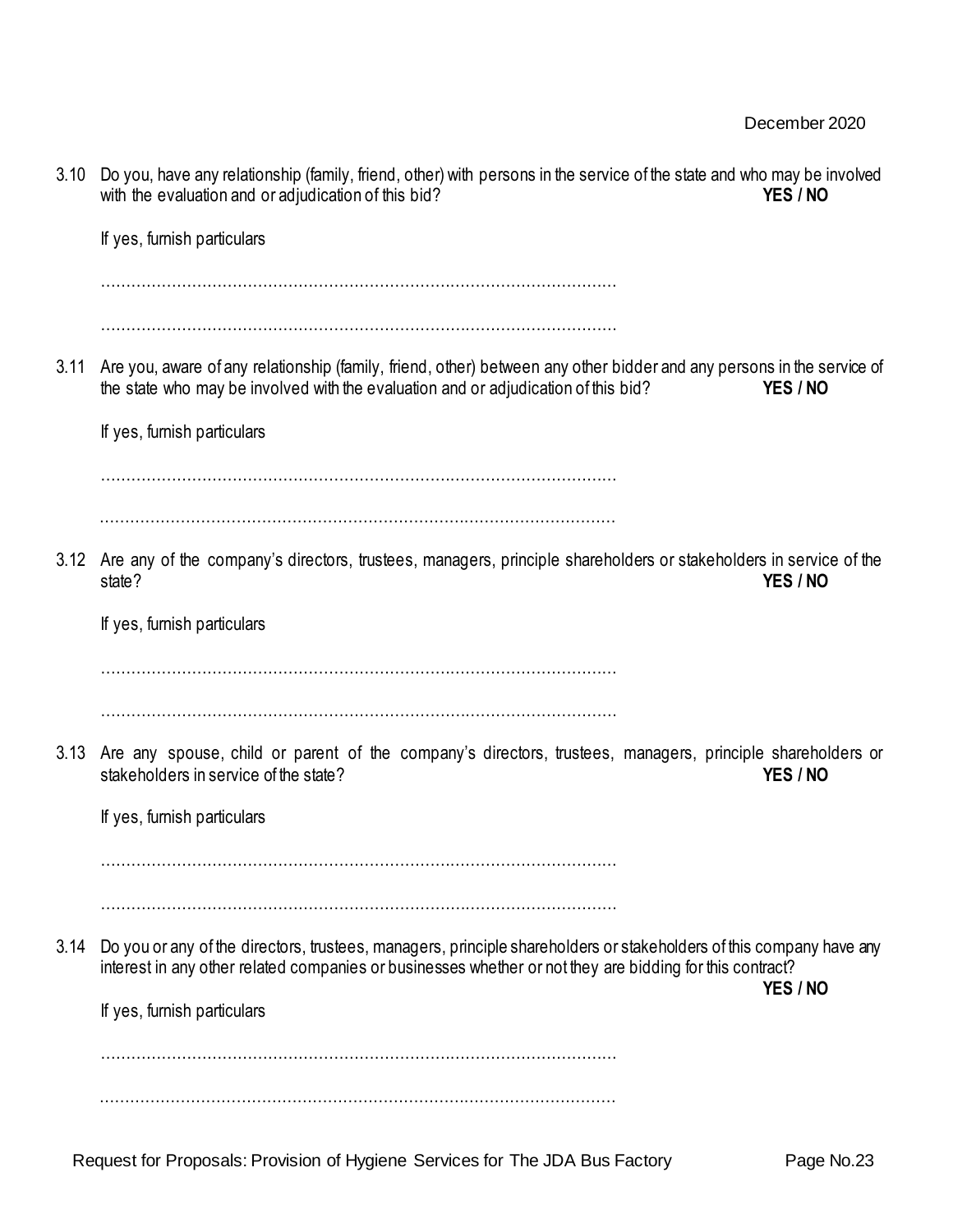4. Full details of directors / trustees / members / shareholders.

| <b>FULL NAME</b> | <b>IDENTITY NUMBER</b> | STATE EMPLOYEE NUMBER |
|------------------|------------------------|-----------------------|
|                  |                        |                       |
|                  |                        |                       |
|                  |                        |                       |
|                  |                        |                       |
|                  |                        |                       |
|                  |                        |                       |
|                  |                        |                       |
|                  |                        |                       |
|                  |                        |                       |

#### **CERTIFICATION**

**I, THE UNDERSIGNED (FULL NAME**) …………………………………………………………………...……………………

**CERTIFY THAT THE INFORMATION FURNISHED ON THIS DECLARATION FORM IS TRUE AND CORRECT.** 

**I ACCEPT THAT, IN ADDITION TO CANCELLATION OF A CONTRACT, ACTION MAY BE TAKEN AGAINST ME SHOULD THIS DECLARATION PROVE TO BE FALSE.** 

| Signature                                                                                                                                                                                                                                                                                                                                                       | Position                                                                                                                                           |  |
|-----------------------------------------------------------------------------------------------------------------------------------------------------------------------------------------------------------------------------------------------------------------------------------------------------------------------------------------------------------------|----------------------------------------------------------------------------------------------------------------------------------------------------|--|
|                                                                                                                                                                                                                                                                                                                                                                 |                                                                                                                                                    |  |
| Name of Bidder                                                                                                                                                                                                                                                                                                                                                  | Date                                                                                                                                               |  |
| MSCM Regulations: "in the service of the state" means to be $-$<br>(a) a member of $-$<br>(i) any municipal council;<br>(ii) any provincial legislature; or<br>(iii) the national Assembly or the national Council of provinces;<br>(b) a member of the board of directors of any municipal entity;<br>(c) an official of any municipality or municipal entity; | (d) an employee of any national or provincial department, national or provincial public entity or constitutional institution within the meaning of |  |
| the Public Finance Management Act, 1999 (Act No.1 of 1999);<br>(e) a member of the accounting authority of any national or provincial public entity; or<br>an employee of Parliament or a provincial legislature.<br>(t)                                                                                                                                        |                                                                                                                                                    |  |

\*\* "Stakeholder' means a person who owns shares in the company and is actively involved in the management of the company or business and exercises control over the company.

Request for Proposals: Provision of Hygiene Services for The JDA Bus Factory Page No.24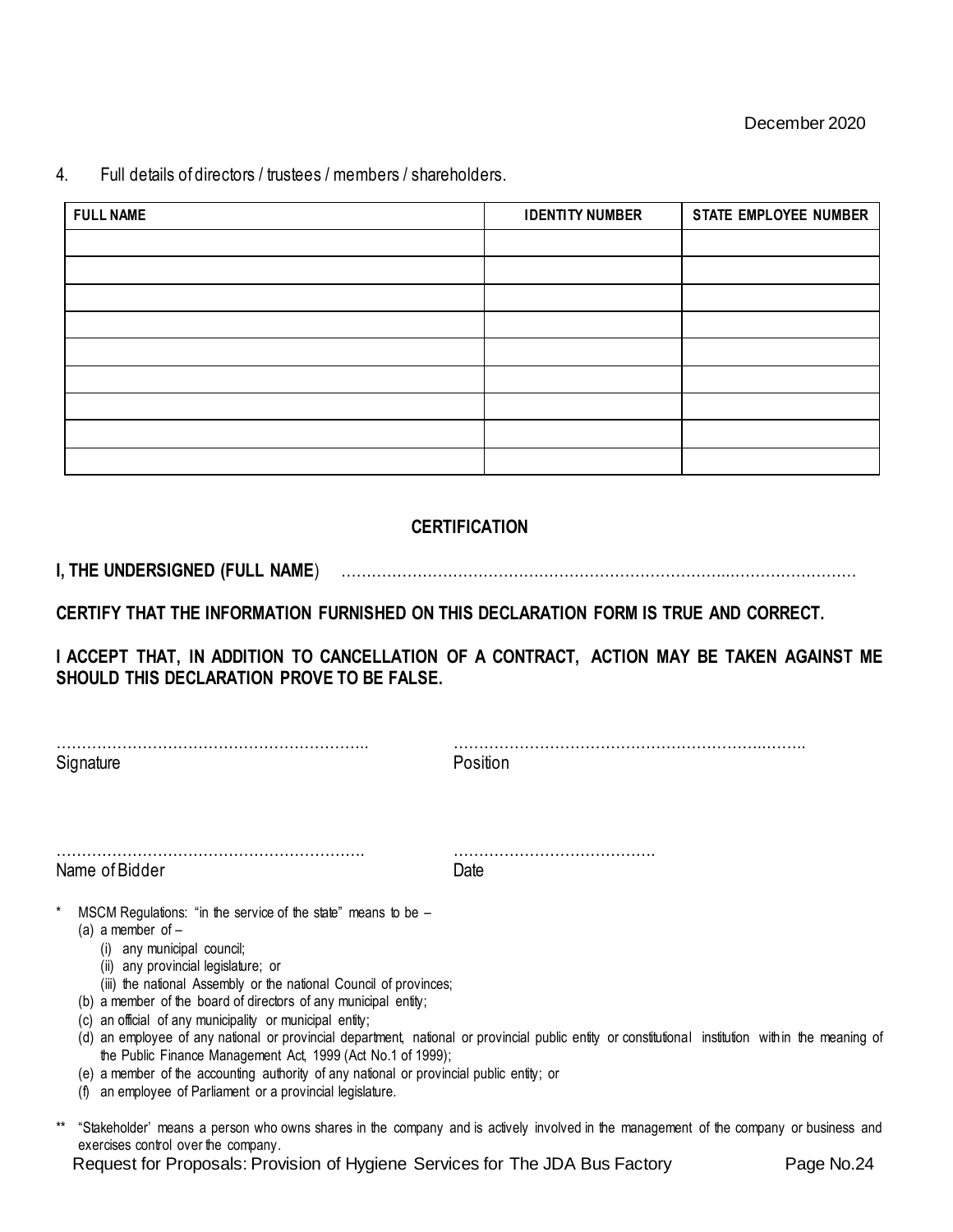#### **ANNEXURE C: DECLARATION OF BIDDER'S PAST SUPPLY CHAIN MANAGEMENT PRACTICES**

- 1 This Municipal Bidding Document must form part of all bids invited.
- 2 It serves as a declaration to be used by municipalities and municipal entities in ensuring that when goods and services are being procured, all reasonable steps are taken to combat the abuse of the supply chain management system.
- 3 The bid of any bidder may be rejected if that bidder, or any of its directors have:
	- a. abused the municipality's / municipal entity's supply chain management system or committed any improper conduct in relation to such system;
	- b. been convicted for fraud or corruption during the past five years;
	- c. willfully neglected, reneged on or failed to comply with any government, municipal or other public sector contract during the past five years; or
	- d. been listed in the Register for Tender Defaulters in terms of section 29 of the Prevention and Combating of Corrupt Activities Act (No 12 of 2004).
- 4 In order to give effect to the above, the following questionnaire must be completed and submitted with the bid.

| <b>Item</b> | Question                                                                                                                                                                                                                                                                                                                                                                                                                                          | Yes | N <sub>0</sub>        |
|-------------|---------------------------------------------------------------------------------------------------------------------------------------------------------------------------------------------------------------------------------------------------------------------------------------------------------------------------------------------------------------------------------------------------------------------------------------------------|-----|-----------------------|
| 4.1         | Is the bidder or any of its directors listed on the National Treasury's database<br>as a company or person prohibited from doing business with the public<br>sector?                                                                                                                                                                                                                                                                              | Yes | No.<br>$\blacksquare$ |
|             | (Companies or persons who are listed on this database were informed in<br>writing of this restriction by the National Treasury after the audi alteram<br>partem rule was applied).                                                                                                                                                                                                                                                                |     |                       |
| 4.1.1       | If so, furnish particulars:                                                                                                                                                                                                                                                                                                                                                                                                                       |     |                       |
| 4.2         | Is the bidder or any of its directors listed on the Register for Tender Defaulters<br>in terms of section 29 of the Prevention and Combating of Corrupt Activities Act<br>(No 12 of 2004)?<br>(To access this Register enter the National Treasury's website,<br>www.treasury.gov.za, click on the icon "Register for Tender Defaulters"<br>or submit your written request for a hard copy of the Register to facsimile<br>number (012) 3265445). | Yes | No.                   |
| 4.2.1       | If so, furnish particulars:                                                                                                                                                                                                                                                                                                                                                                                                                       |     |                       |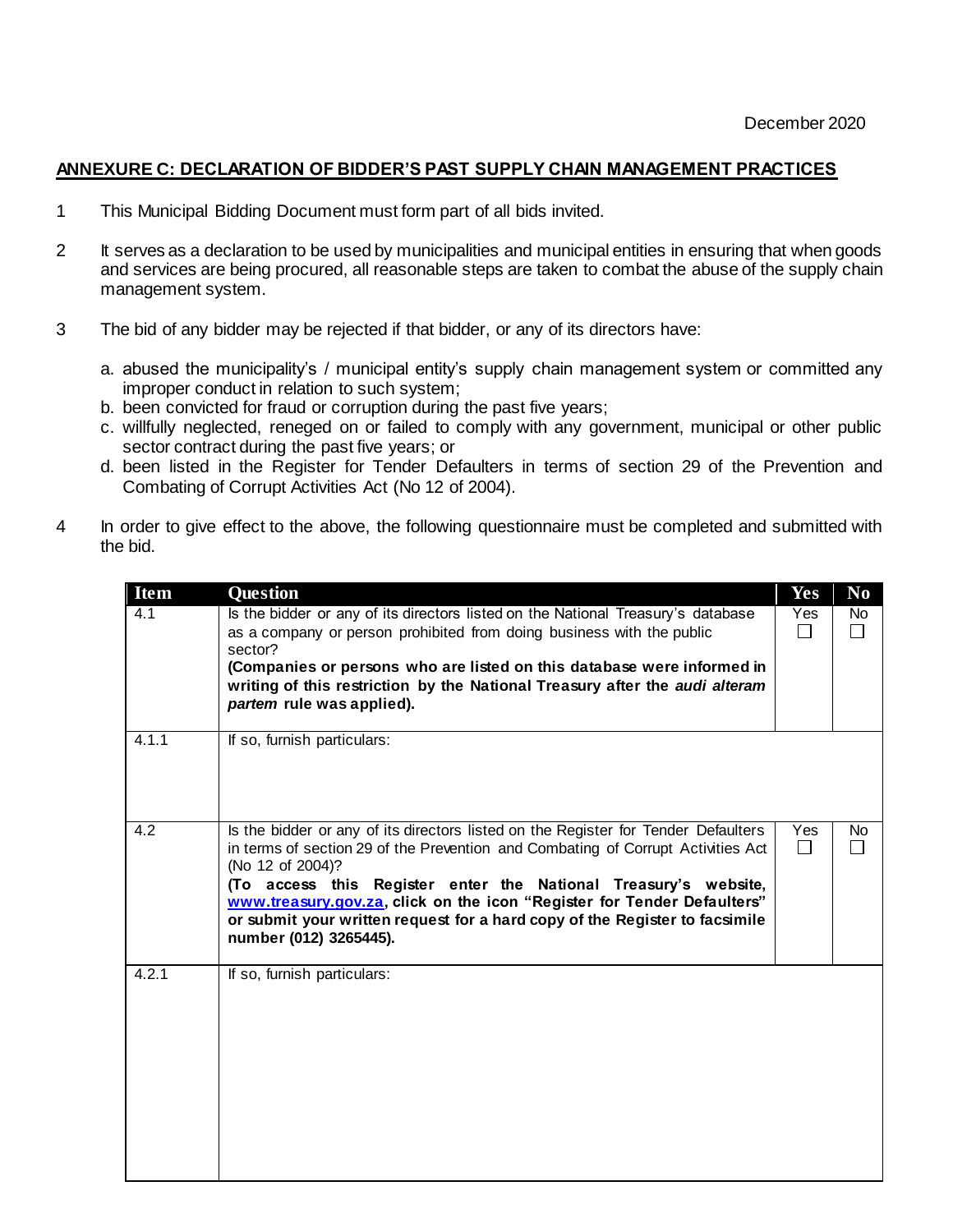| <b>Item</b> | Question                                                                                                                                                                                                                                     | Yes        | N <sub>0</sub> |
|-------------|----------------------------------------------------------------------------------------------------------------------------------------------------------------------------------------------------------------------------------------------|------------|----------------|
| 4.3         | Was the bidder or any of its directors convicted by a court of law (including a<br>court of law outside the Republic of South Africa) for fraud or corruption during<br>the past five years?                                                 | Yes<br>П   | No.            |
| 4.3.1       | If so, furnish particulars:                                                                                                                                                                                                                  |            |                |
| 4.4         | Does the bidder or any of its directors owe any municipal rates and taxes or<br>municipal charges to the municipality / municipal entity, or to any other<br>municipality / municipal entity, that is in arrears for more than three months? | <b>Yes</b> | No.            |
| 4.4.1       | If so, furnish particulars:                                                                                                                                                                                                                  |            |                |
| 4.5         | Was any contract between the bidder and the municipality / municipal entity or<br>any other organ of state terminated during the past five years on account of<br>failure to perform on or comply with the contract?                         | Yes        | No.            |
| 4.7.1       | If so, furnish particulars:                                                                                                                                                                                                                  |            |                |

#### **CERTIFICATION**

**I, THE UNDERSIGNED (FULL NAME**) …………………………………………………………………...……………………

**CERTIFY THAT THE INFORMATION FURNISHED ON THIS DECLARATION FORM IS TRUE AND CORRECT.** 

**I ACCEPT THAT, IN ADDITION TO CANCELLATION OF A CONTRACT, ACTION MAY BE TAKEN AGAINST ME SHOULD THIS DECLARATION PROVE TO BE FALSE.** 

| Signature      | Position |
|----------------|----------|
|                |          |
| Name of Bidder |          |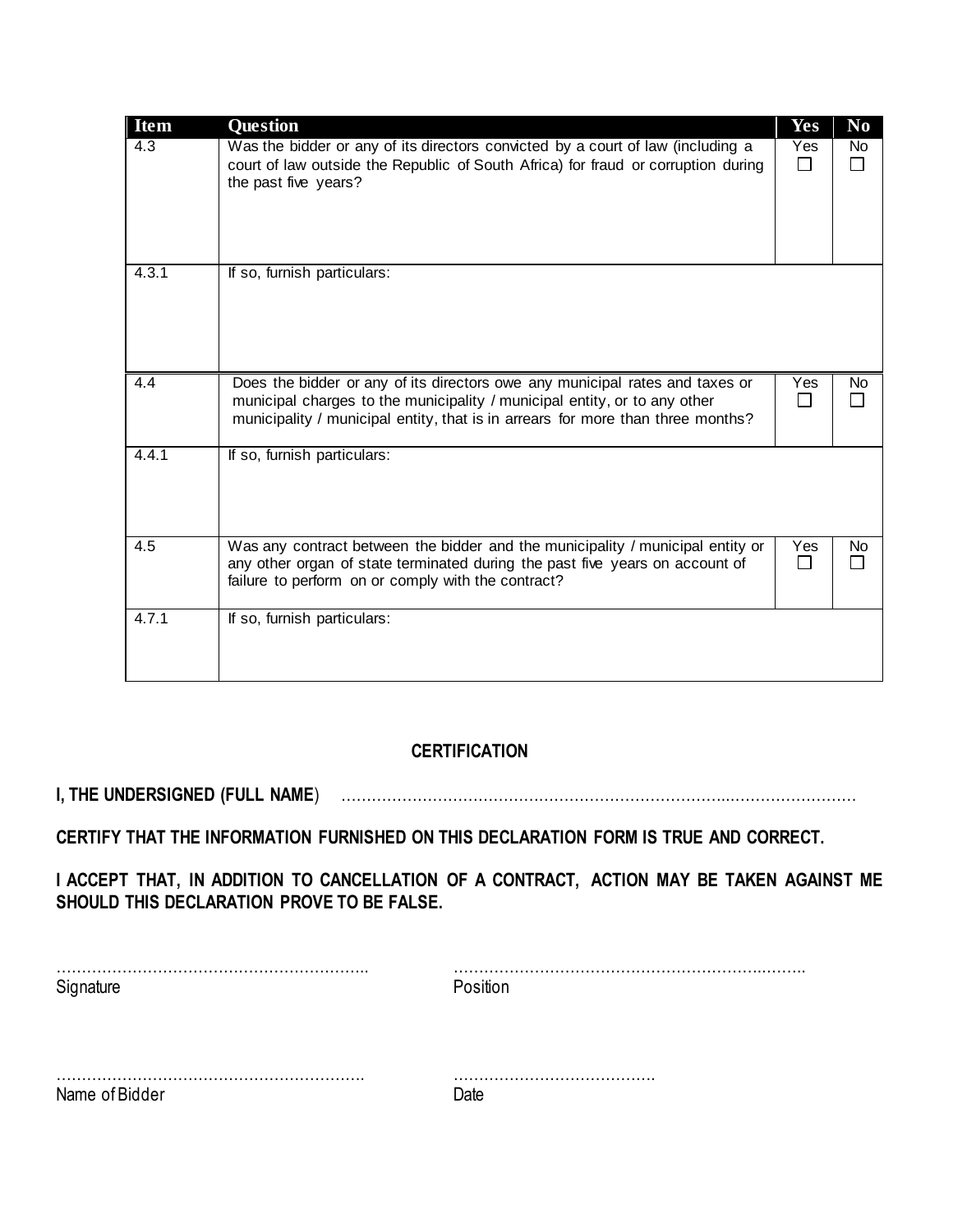#### **ANNEXURE D: PARTICULARS OF CONTRACTS AWARDED BY AN ORGAN OF STATE\*\*\* DURING THE LAST 5 YEARS**

(In the event of insufficient space, kindly attach documentation)

| <b>EMPLOYER</b> | NATURE OF WORK | <b>VALUE OF</b><br><b>WORK</b> | <b>YEAR</b><br><b>COMPLETED</b> |
|-----------------|----------------|--------------------------------|---------------------------------|
|                 |                |                                |                                 |
|                 |                |                                |                                 |
|                 |                |                                |                                 |
|                 |                |                                |                                 |
|                 |                |                                |                                 |
|                 |                |                                |                                 |
|                 |                |                                |                                 |
|                 |                |                                |                                 |
|                 |                |                                |                                 |
|                 |                |                                |                                 |
|                 |                |                                |                                 |
|                 |                |                                |                                 |
|                 |                |                                |                                 |
|                 |                |                                |                                 |
|                 |                |                                |                                 |
|                 |                |                                |                                 |
|                 |                |                                |                                 |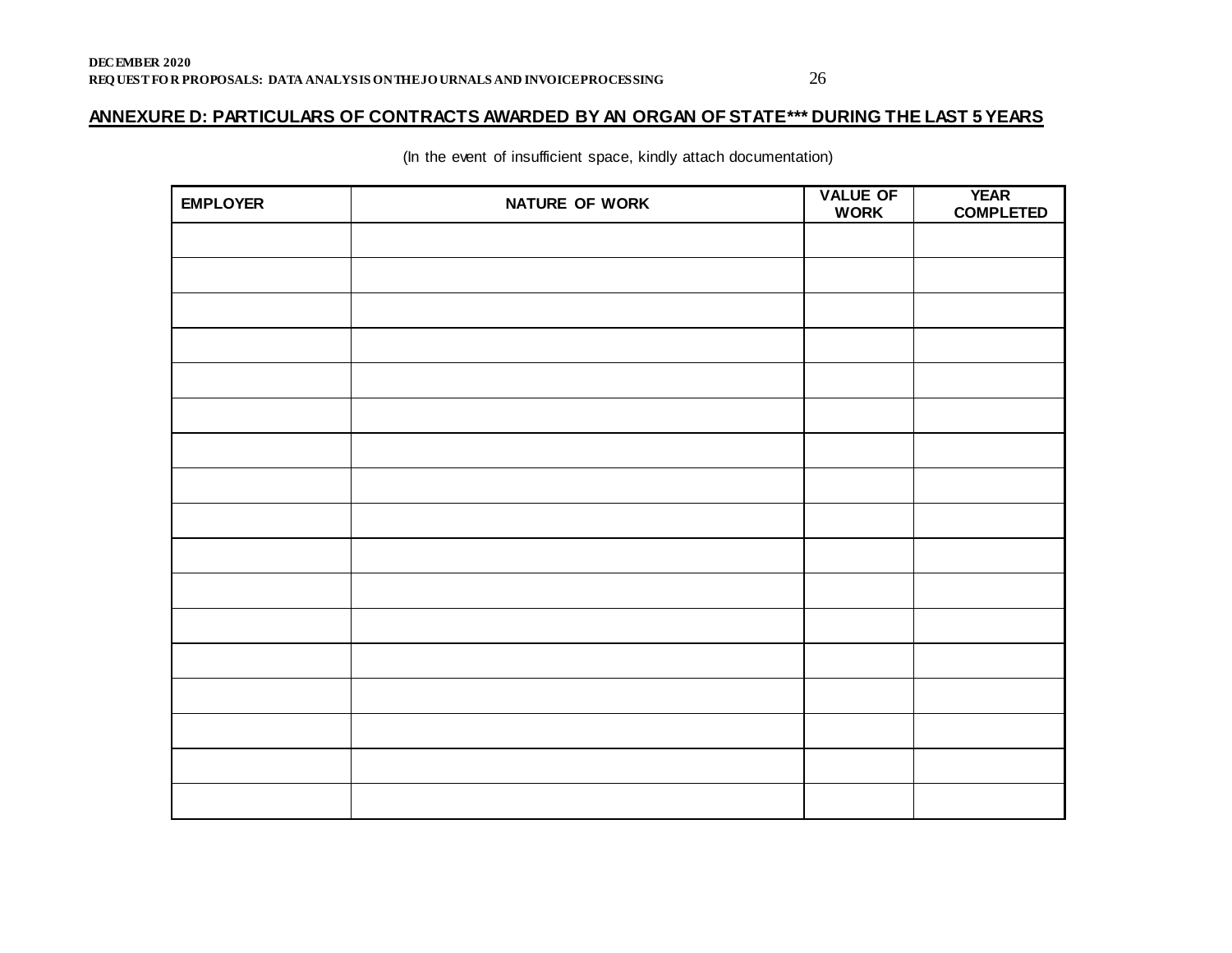#### ANNEXURE D: PARTICULARS OF CONTRACTS AWARDED BY AN ORGAN OF STATE\*\*\* DURING THE LAST 5 YEARS cont.

| <b>EMPLOYER</b> | <b>NATURE OF WORK</b> | <b>VALUE OF</b><br><b>WORK</b> | <b>YEAR</b><br><b>COMPLETED</b> |
|-----------------|-----------------------|--------------------------------|---------------------------------|
|                 |                       |                                |                                 |
|                 |                       |                                |                                 |
|                 |                       |                                |                                 |
|                 |                       |                                |                                 |
|                 |                       |                                |                                 |
|                 |                       |                                |                                 |
|                 |                       |                                |                                 |

#### **\*\*\* Organ of State means-**

- a) a national or provincial department:
- b) a municipality;
- c) a constitutional institution defined in the Public Finance Management Act, 1999 (Act No. 1 of 1999);

Name of Bidder Date

- d) Parliament;
- e) a provincial legislature;
- ♦ f) any other institution or category of institutions included in the definition of "organ of state" in section 239 of the Constitution and recognised by the [Minister](javascript:void(0);) by notice in the *Government Gazette* as an institution or category of institutions to whic[h this Act](javascript:void(0);) applies

| Signature                                                    | Position |
|--------------------------------------------------------------|----------|
| (of person authorised to sign on behalf of the organisation) |          |
|                                                              |          |
|                                                              |          |
|                                                              |          |
|                                                              |          |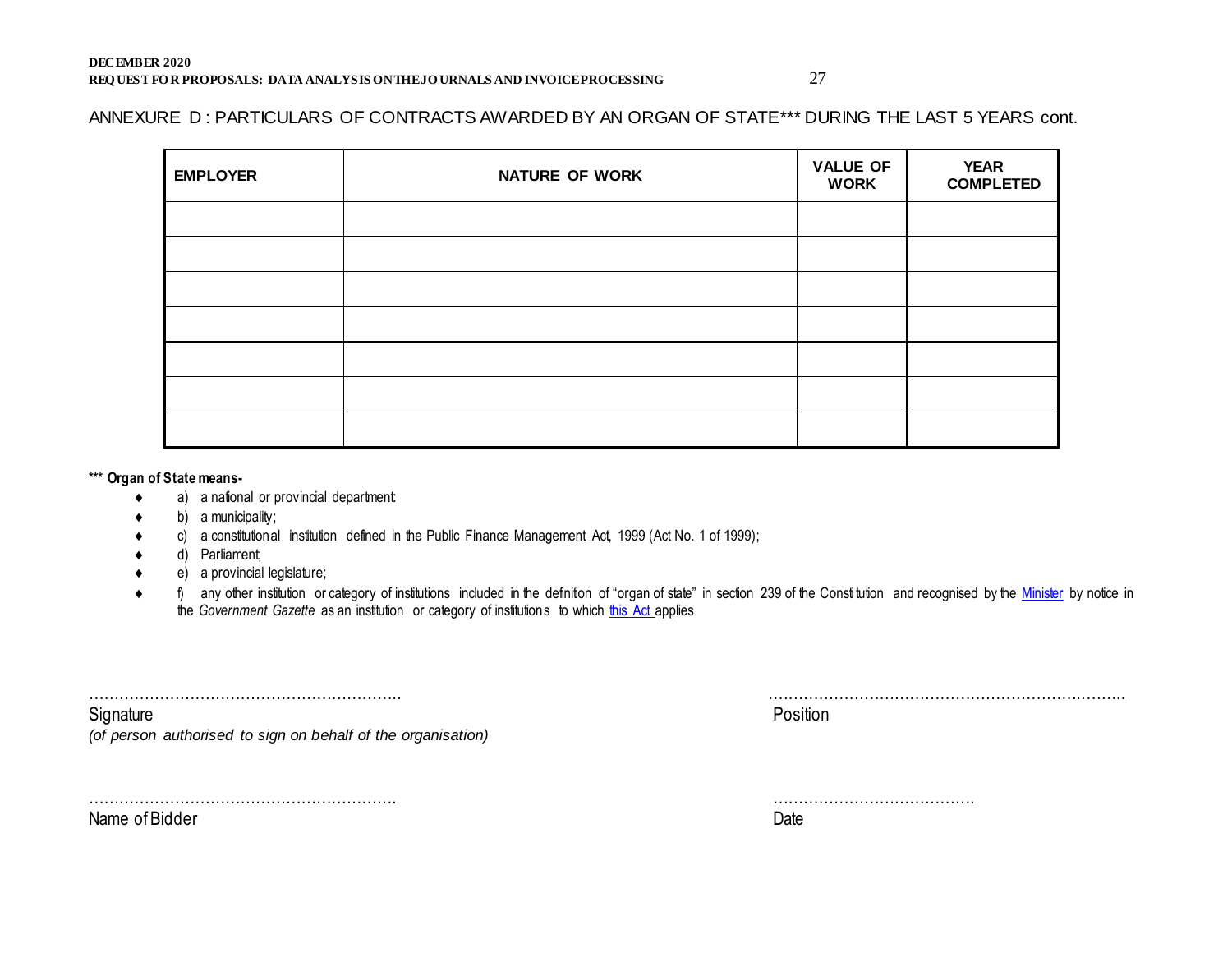#### **ANNEXURE E: CERTIFICATE OF INDEPENDENT BID DETERMINATION**

I, the undersigned, in submitting the accompanying bid:

#### *REQUEST FOR PROPOSAL FOR DATA ANALYSIS ON THE JOURNAL AND INVOICE PROCESSING*

*\_\_\_\_\_\_\_\_\_\_\_\_\_\_\_\_\_\_\_\_\_\_\_\_\_\_\_\_\_\_\_\_\_\_\_\_\_*

in response to the invitation for the bid made by:

#### *Johannesburg Development Agency*

do hereby make the following statements that I certify to be true and complete in every respect:

I certify, on behalf of:

(Name of Bidder)

\_\_\_\_\_\_\_\_\_\_\_\_\_\_\_\_\_\_\_\_\_\_\_\_\_\_\_\_\_\_\_\_\_\_\_\_\_\_\_\_\_\_\_\_\_\_\_\_\_\_\_\_\_\_\_\_\_\_\_\_\_\_\_\_\_\_\_\_\_\_\_\_\_\_\_\_\_\_\_\_\_that:

- 1. I have read and I understand the contents of this Certificate;
- 2. I understand that the accompanying bid will be disqualified if this Certificate is found not to be true and complete in every respect;
- 3. I am authorized by the bidder to sign this Certificate, and to submit the accompanying bid, on behalf of the bidder;
- 4. Each person whose signature appears on the accompanying bid has been authorized by the bidder to determine the terms of, and to sign, the bid, on behalf of the bidder;
- 5. For the purposes of this Certificate and the accompanying bid, I understand that the word "competitor" shall include any individual or organization, other than the bidder, whether or not affiliated with the bidder, who:
	- (a) has been requested to submit a bid in response to this bid invitation;
	- (b) could potentially submit a bid in response to this bid invitation, based on their qualifications, abilities or experience; and
	- (c) provides the same goods and services as the bidder and/or is in the same line of business as the bidder
- 6. The bidder has arrived at the accompanying bid independently from, and without consultation, communication, agreement or arrangement with any competitor. However communication between partners in a joint venture or consortium will not be construed as collusive bidding.
- 7. In particular, without limiting the generality of paragraph 6 above, there has been no consultation, communication, agreement or arrangement with any competitor regarding:
	- (a) prices;
	- (b) geographical area where product or service will be rendered (market allocation);
	- (c) methods, factors or formulas used to calculate prices;
	- (d) the intention or decision to submit or not to submit a bid;
	- (e) the submission of a bid which does not meet the specifications and conditions of the bid; or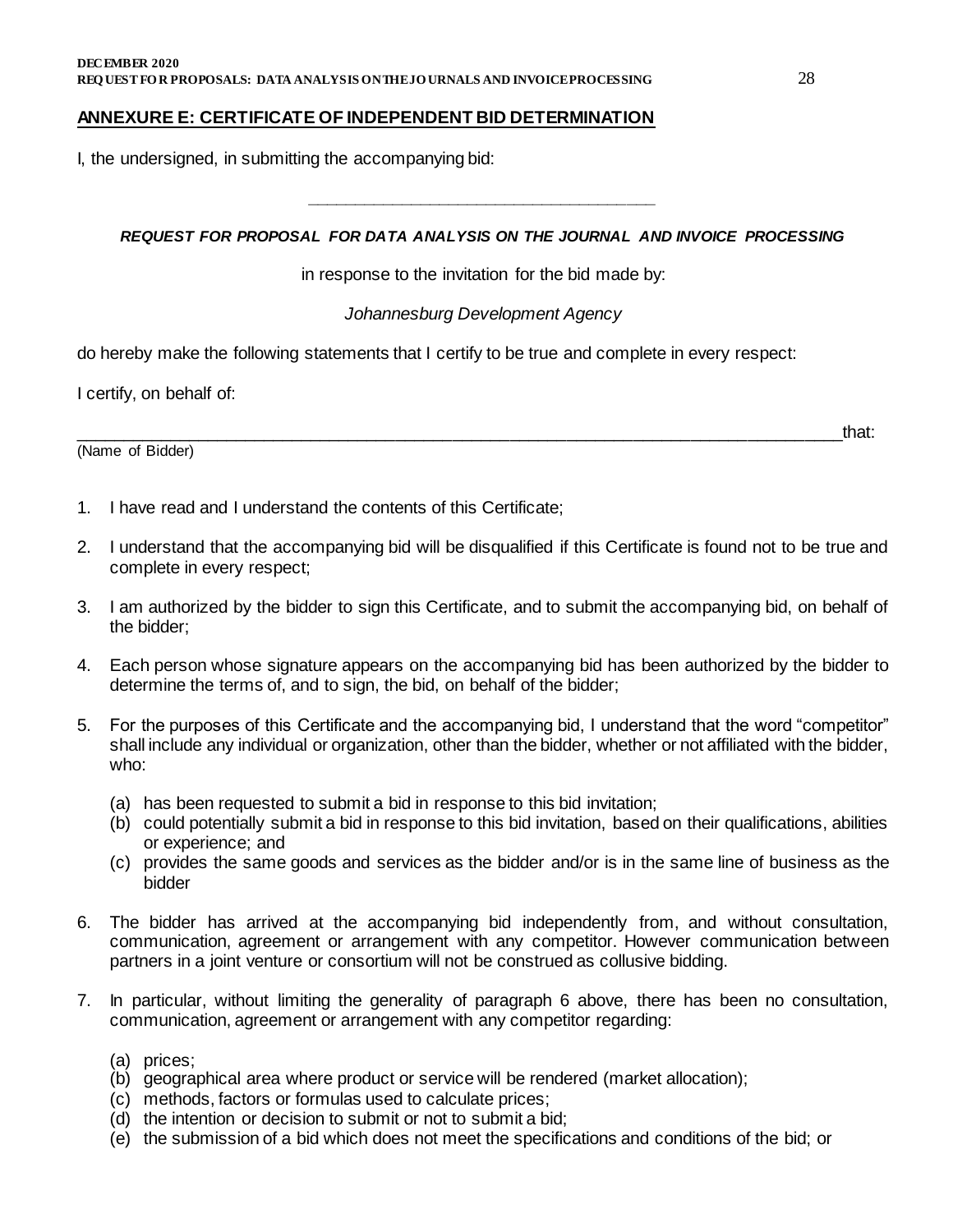- 8. In addition, there have been no consultations, communications, agreements or arrangements with any competitor regarding the quality, quantity, specifications and conditions or delivery particulars of the products or services to which this bid invitation relates.
- 9. The terms of the accompanying bid have not been, and will not be, disclosed by the bidder, directly or indirectly, to any competitor, prior to the date and time of the official bid opening or of the awarding of the contract.
- 10. I am aware that, in addition and without prejudice to any other remedy provided to combat any restrictive practices related to bids and contracts, bids that are suspicious will be reported to the Competition Commission for investigation and possible imposition of administrative penalties in terms of section 59 of the Competition Act No. 89 of 1998 and or may be reported to the National Prosecuting Authority (NPA) for criminal investigation and or may be restricted from conducting business with the public sector for a period not exceeding ten (10) years in terms of the Prevention and Combating of Corrupt Activities Act No. 12 of 2004 or any other applicable legislation.

| Signature      | Position |
|----------------|----------|
|                |          |
| Name of Bidder | Date     |